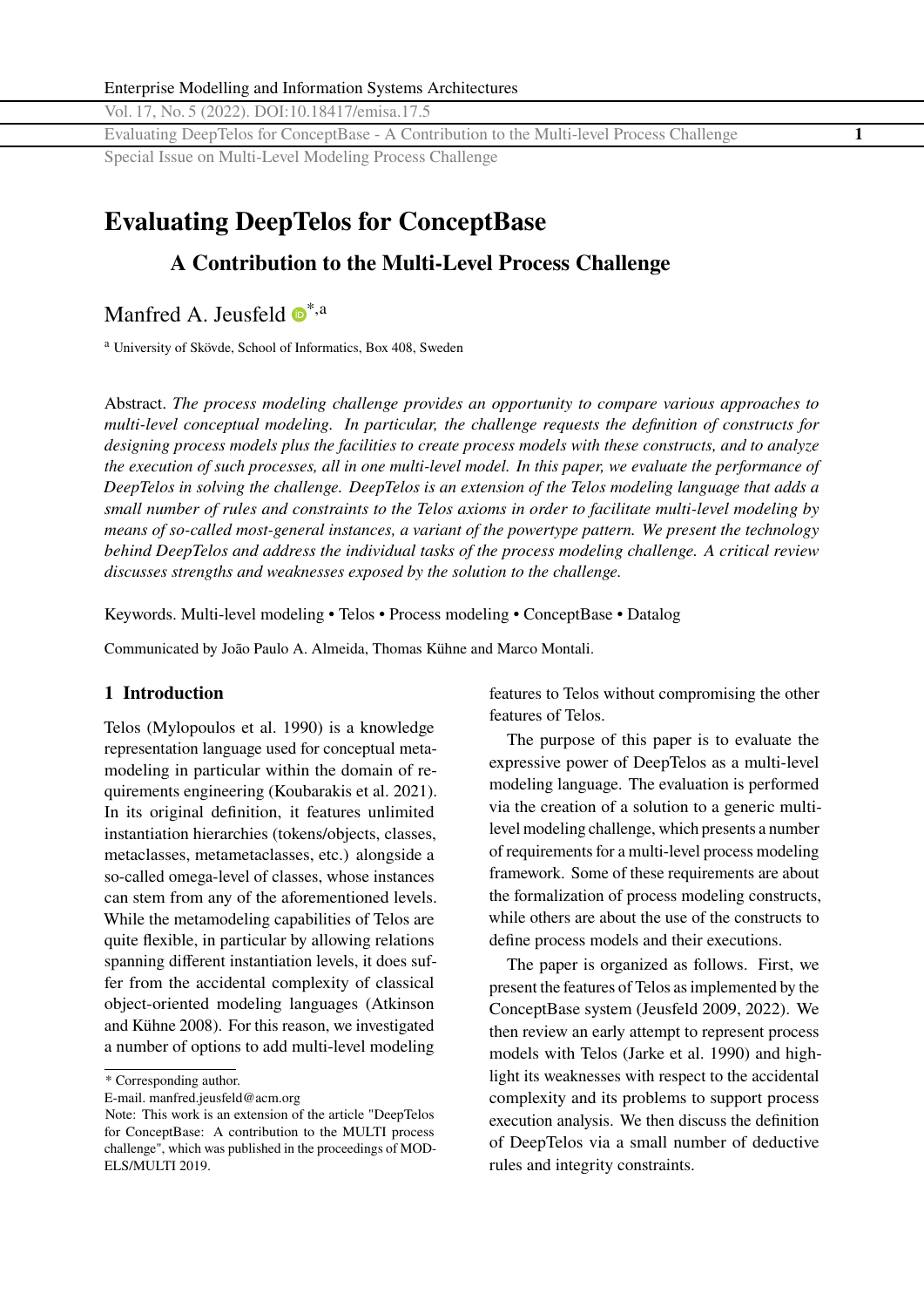| International Journal of Conceptual Modeling            |
|---------------------------------------------------------|
| Vol. 17, No. 5 (2022). DOI:10.18417/emisa.17.5          |
| Manfred A. Jeusfeld $\bullet$                           |
| Special Issue on Multi-Level Modeling Process Challenge |

The main body of the paper presents the detailed solution to the multi-level process modeling challenge of this special issue. We conclude by a discussion of the strengths and weaknesses of DeepTelos for solving the modeling challenge.

# **2 Constructs of Telos and DeepTelos**

The basic constructs of  $Telos<sup>1</sup>$  are instantiation, specialization, and attribution/relations. They are defined by a set of axioms (Jeusfeld [2009\)](#page-23-0) with the following semantics:

**Instantiation**: An object x (called the instance) can be assigned to a class c by a fact (x in c). Due to the Datalog semantics (Ceri et al. [1989\)](#page-23-0) of Telos, the set of instances of a class (its extension) is always finite. An instance of a class can use the attributes defined at any of its classes by instantiating one or all of the attributes of the class. An object can have any number of classes. The predicate (x in c) can be used in the condition and the conclusion position of a deductive rule. Hence, instantiation can be derived by deductive rules.

**Specialization:** An object c can be defined as a specialization of an object d, denoted by (c isA d). Any instance of c is also an instance of d by a predefined axiom. We call the object c the subclass of d, and d the superclass of c. Subclasses can refine the attributes of superclasses by specializing the attribute class of the corresponding attribute at the superclass. The predicate (c isA d) may not be derived by user-defined rules, i.e. its semantics is completely defined by the fixed axioms of Telos.

**Attribution/relations**: Two objects x and y can be linked by an attribute. Telos regards values (numbers, strings, etc.) as objects. Hence, it does not distinguish classical attributes from (binary) relations. The predicate (x m y) expresses that there is an attribution link between x and y, where m is the label of some attribute definition of some

class of x. Explicit attributes or relations are also objects in Telos.

There are five predefined objects in Telos. The object "Individual" has all objects as instances that are not explicit attributes, instantiations, or specializations, i.e. all node-like objects. The object "Attribute" has all explicit attributes/relations as instances, the class "InstanceOf" has all explicit instantiations as instances, and "IsA" all explicit specializations. The predefined object "Proposition" subsumes the instances of all four previous classes. The five predefined objects form the so-called "omega" level of Telos. These classes have instances that can be on any ontological abstraction level. The full specification of Telos as implemented by ConceptBase is provided in (Jeusfeld M. A. et al. [2021,](#page-24-0) pp. 14ff).

DeepTelos adds three constructs to Telos, the "most-general instance" relation, the derivable specialization construct, and the enumeration construct:

**Most-general instance**: This construct declares the object m as "most-general instance" of the class c, expressed by a fact (m IN c). Any instance of c shall then be a subclass of m, and subclass of m shall be an instance of c.<sup>2</sup> As consequence of the DeepTelos rules (m IN c) implies (m in c) because the isA-relation is reflexive in Telos.

**Derivable specialization**: This is a second construct to declare c as derived specialization of d, expressed by (c ISA d).

**Enumerations**3 : This construct is the counterpart to UML enumerations. It provides an easy way to declare a class by means of a fixed set of instances. In DeepTelos, we use enumerations to lift a finite set of instances one level up, much like with singleton classes.

<sup>1</sup> In the following we use the term Telos as referring to the version of Telos as implemented by ConceptBase. Koubarakis et al. [\(2021\)](#page-24-0) discusses some of the differences of this version of Telos compared to its original specification.

<sup>2</sup> This construct is the inverse of the powertype construct used in MLT\*. Hence, (m IN c) is equivalent to (c powertypeOf m).

<sup>3</sup> Enumerations were not part of the first specification of DeepTelos. The construct is introduced here to further reduce the accidental complexity of DeepTelos models.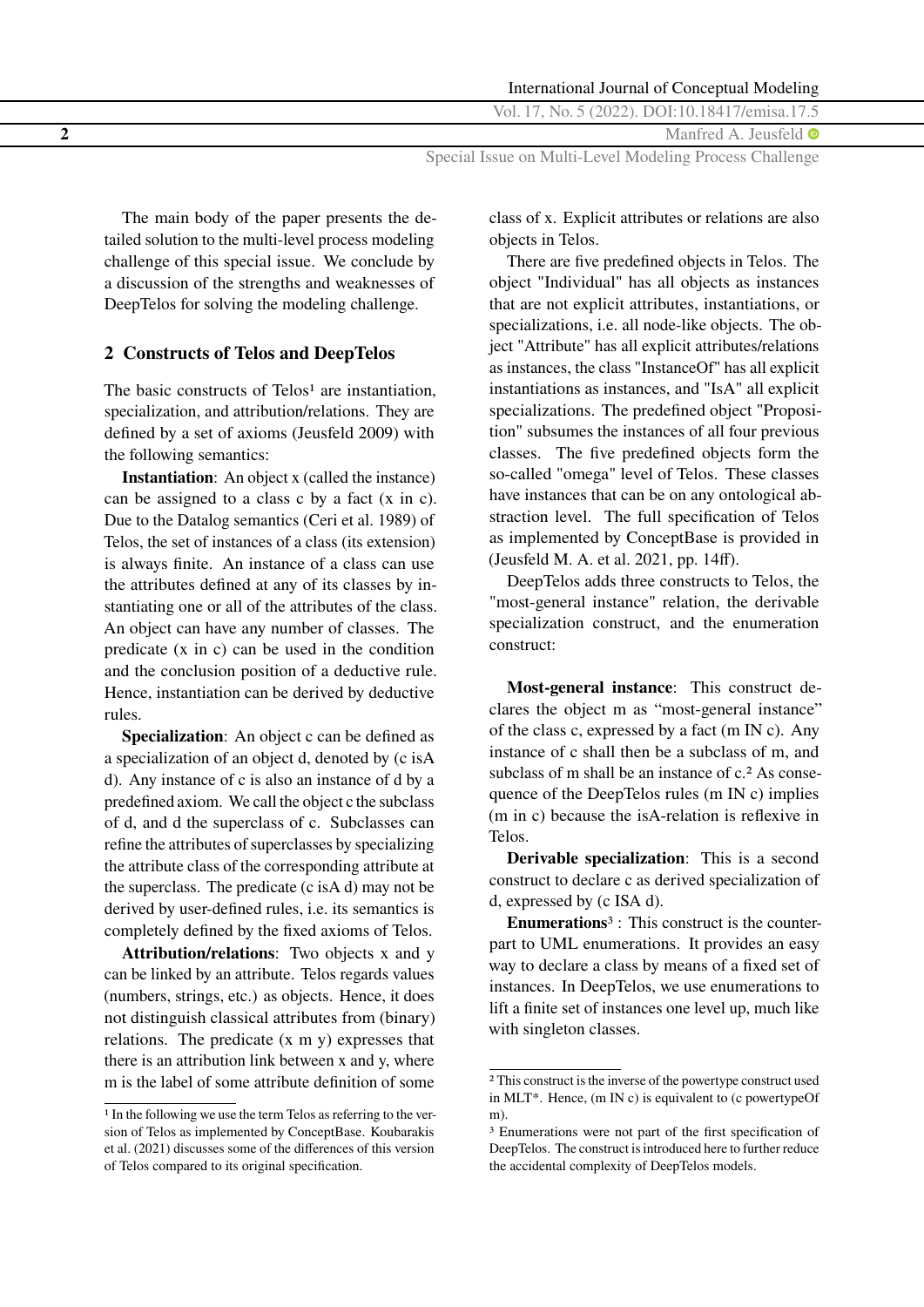Evaluating DeepTelos for ConceptBase - A Contribution to the Multi-level Process Challenge **3**

Special Issue on Multi-Level Modeling Process Challenge

The three DeepTelos constructs and the five associated multi-level rules and one constraint listed in Sect. [2.2](#page-3-0) realize a simple multi-level modeling environment. Basic constructs are defined as attributes of the omega class "Proposition" in Telos/ConceptBase. Since this class can be extended by a user of ConceptBase, any user can add new modeling constructs. In the case of this challenge, we defined an attribute "lastupdate" for "Proposition". This attribute of "Proposition" facilitates the representation of the last update time for any explicit fact in a model. Likewise, the DeepTelos constructs for most-general instances are defined at the omega class "Proposition". Consequently, traditional classes as well as attributes and relations can be most-general instances.

The most-general instance construct is a flavor of the powertype pattern. Partridge et al. [\(2018\)](#page-24-0) survey multiple powertype flavors used in information systems engineering. The closest flavor in that survey to our approach is the "UML Powertype". The difference lies in the semantic grounding. While Partridge et al. [\(2018\)](#page-24-0) use set-theoretic specifications, DeepTelos uses the minimal model semantics of Datalog. Specifically, DeepTelos needs two deductive rules to (1) derive specializations from instantiations to the powertype, and (2) derive instantiations to the powertype from specializations of the (most-general) instance of the powertype. DeepTelos does not offer different types of specializations such as complete and disjoint decomposition either.

# **2.1 The 1990 Software Process Model**

In the late 1980-ties, Telos was used as the foundation of a repository system ConceptBase (Jarke et al. [1995\)](#page-23-0) to store artifacts created during software development. The data model for the repository is described by Jarke et al. [\(1990\)](#page-23-0). It purely uses the metamodeling features of Telos.

The process model supported three abstraction levels. The top level defines the metaclasses "DesignObjectType", "DesignDecisionType", and "DesignToolType". The relations "from/to" are for establishing the provenance of design objects. The middle level defines the set of design decision types supported by the repository. Here, the design decision type "EntHierMapMoveDown" denotes a strategy to map specialization hierarchies to relational tables. The input design objects ("tdlentities") are class definitions in TDL (Taxis Design Language). The result ("nonfirstrelations") of the mapping are relational table definitions (design object type "DBLP\_REL\_DO"). The design tool type is "MappingAssistant". The lowest level shows an example mapping of two classes ("Papers", "Invitations") to a relational table definition.

The example shows that Telos treats explicit attributes/relations like ordinary objects. For example, the "nonfirstrelations" relation of "EntHierMapMoveDown" is an instance of the "to" relation of "DesignDecisionType". In the textual syntax of Telos, the model is represented as:

```
DesignDecisionType with attribute
   from: DesignObjectType;
    to: DesignObjectType; by: DesignToolType
end
```

```
EntHierMapMoveDown in DesignDecisionType with
  from tdlentities: TDL_EC_DO
  to nonfirstrelations: DBLP_REL_DO
 by tool: MappingAsistant
end
```
The software process model can represent the provenance of design objects. However, the categories "from", "to", and "by" are not available to formulate queries at the lowest abstraction level, e.g. to show the provenance of design objects like "InvitationsRel\_0". This is due to the way relations such as "to" are instantiated in Telos. At the next lower abstraction level, a new relation like "nonfirstrelations" needs to be defined. While it could use the same name "to", this is not a general solution, since instances of "DesignDecisionType" can have several relations with the category "to". As a consequence, the original software process model realized with Telos led to redundant and unnecessarily complex query definitions to analyze the provenance of design objects.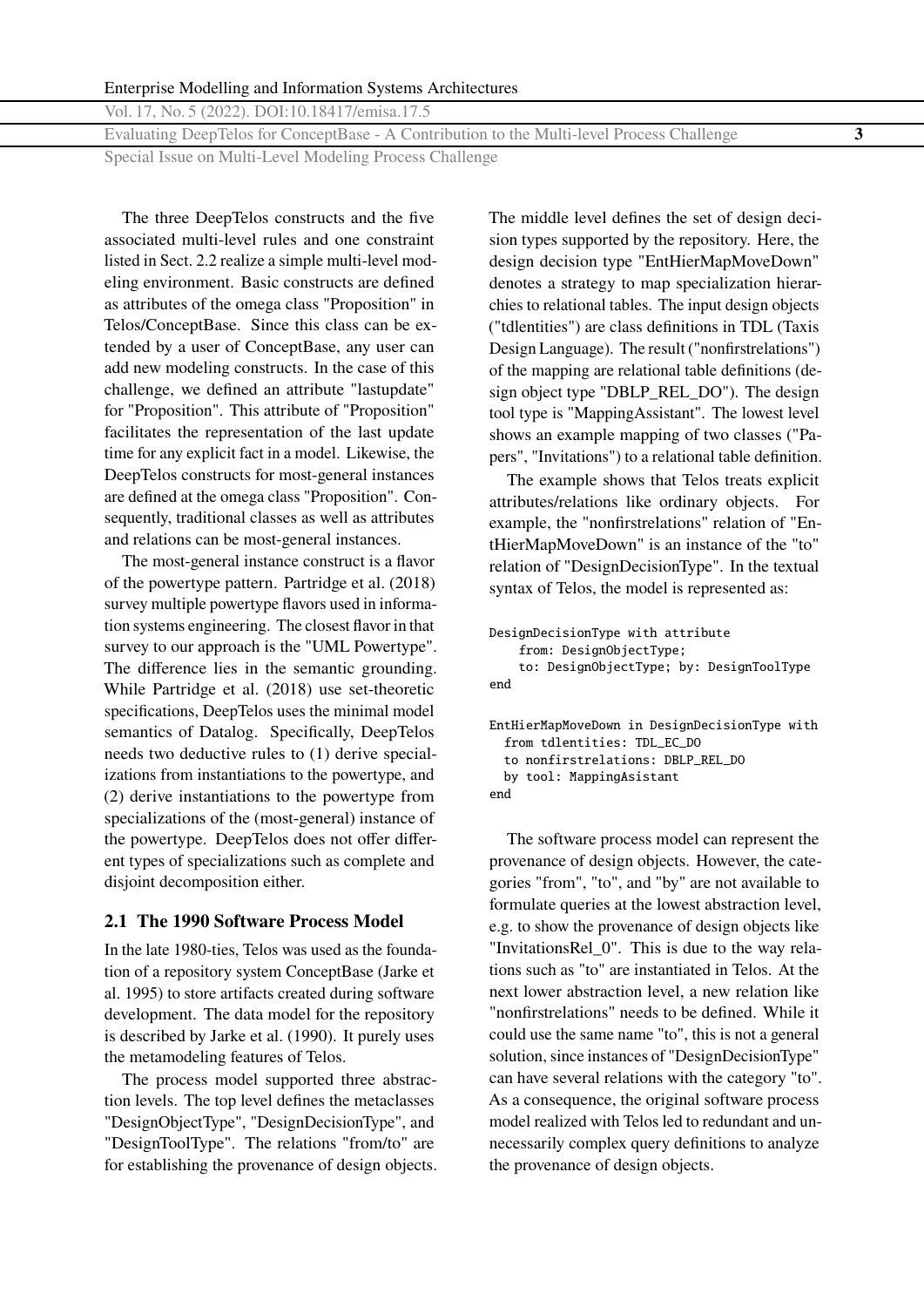<span id="page-3-0"></span>**4** Manfred A. Jeusfeld  $\bullet$ 

Special Issue on Multi-Level Modeling Process Challenge



*Figure 1: Software process model adapted from Jarke et al. [\(1990,](#page-23-0) p. 98).* 

# **2.2 DeepTelos: An extension for Telos to support multilevel modeling**

DeepTelos (Jeusfeld and Neumayr [2016\)](#page-23-0) was originally defined by just three deductive rules extending the existing Telos constructs attribution, instantiation, and specialization. These three rules were later extended to five rules and one constraint to better integrate the derived specializations of DeepTelos and the existing Telos specialization axioms. The core idea of DeepTelos is to employ the powertype pattern (Gonzalez-Perez and Henderson-Sellers [2006;](#page-23-0) Odell [1998\)](#page-24-0) via the following rule: if a class *c* has a "most-general instance"  $m$ , then any instance of  $c$  is a subclass of *m* (see "mrule4" in Sect. 2.2). The most-general instance *m* serves as a "proxy" for class *c* at one instantiation level lower. It has all instances of instances of *c* as its instances. The class *m* itself can have another most-general instance *m*1, which serves as a proxy for *m* at even one instantiation level lower. So, the lattice of most-general instance relations, denoted as (m IN c), spans a family of modeling levels. ConceptBase (Jarke et al. [1995\)](#page-23-0) is a multi-user database system for managing all kinds of models and metamodels. It implements its logical component (rules, constraints, queries) via a Datalog-neg engine. It also features a graphical user interface. Formally, most-general instances are defined by the extension of the predicate (m IN c) under Datalog-neg semantics of the rules defined below in this subsection.

DeepTelos Revision 2 is defined by five deductive rules and one constraint. The rules are defined in terms of two new constructs IN and ISA defined for any proposition (see source code in Sect. [10.1\)](#page-22-0). The first rule is the main rule: If there is a most-general instance  $m$  of  $c$  (m IN c) and instance *x* of *c* and *x* is not already derivable to be a (Telos) specialization of *m*, then (x ISA m) is derived, i.e. all such instances become (DeepTelos) specializations of the most-general instance *m*. The arrow symbol in the formula stands for the logical implication, separating the rule body from the real head.

mrule1: forall m,x,c/Proposition  $(x in c)$  and  $(m IN c)$  and not  $(x isA m)$  $\Rightarrow$   $(x$  ISA m)

The second rule realizes the class membership inheritance from sub classes to super classes. A virtually identical rule is predefined for the Telos specialization predicate (c isA d). We use (c ISA d) in DeepTelos, because the Telos specialization predicate may not be derived itself.

mrule2: forall x,c,d/Proposition (c ISA d) and  $(x \text{ in } c) \implies (x \text{ in } d)$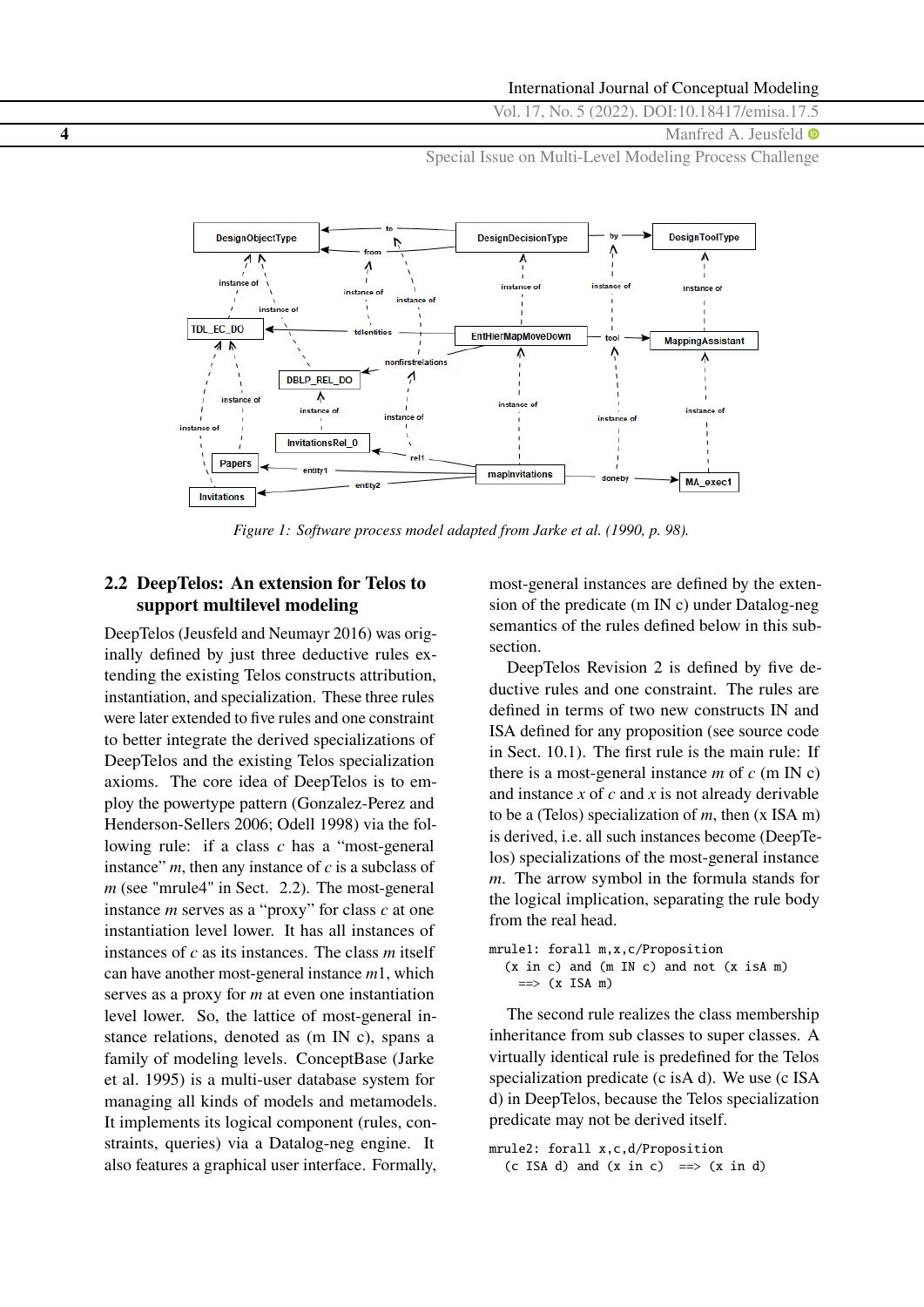<span id="page-4-0"></span>Vol. 17, No. 5 (2022). DOI[:10.18417/emisa.17.5](http://dx.doi.org/10.18417/emisa.17.5)

Evaluating DeepTelos for ConceptBase - A Contribution to the Multi-level Process Challenge **5**

Special Issue on Multi-Level Modeling Process Challenge

The third rule links two most-general instances by a specialization relation if their classes are also specialized. This rule allows managing parallel hierarchies of most-general instances.

```
mrule3: forall c,d,m,n/Proposition
   (m IN c) and (n IN d) and (c ISA d)
     \Rightarrow (m ISA n)
```
The next rule is the reverse case of "mrule1": if a most-general instance *m* has a subclass *x*, then this is also an instance of the powertype *c* of *m*. In the ConceptBase implementation, we demand for technical reasons that *x* is not a so-called query class.

```
mrule4: forall m,x,c/Proposition
    (m \text{ IN } c) and (x \text{ isA } m) \implies (x \text{ in } c)
```
The fifth rule is a variant of "mrule4" that takes into account that we have two different predicates for specialization in DeepTelos.

```
mrule5: forall m,mx,x,c/Proposition
   (m IN c) and :(x isA mx): and (mx ISA m)
      \Rightarrow (x in c)
```
The predicate :(x isA mx): stands for an explicitly declared specialization. Finally, DeepTelos has one constraint to prevent inconsistent hierarchies of most-general instances:

mconstr1: forall x,m,c/Proposition  $(m \thinspace IN \thinspace c)$  and  $(x \thinspace in \thinspace c)$  ==> not  $(x \thinspace in \thinspace m)$ 

DeepTelos is similar to MLT\* (Fonseca et al. [2018\)](#page-23-0) wrt. the use of the powertype construct. The difference to MLT\* is that DeepTelos has far fewer axioms. The additional axioms of MLT\* do make sense to prevent modeling errors but we decided not to realize them in DeepTelos for the sake of simplicity. MLT-Telos (Jeusfeld et al. [2020\)](#page-23-0) is however available as a comprehensive implementation of MLT\* in ConceptBase.

A notable difference between DeepTelos and MLT\* is the reification of relations and attributes. In DeepTelos, attributes/relations can be defined as most-general instances of attributes/relations at the next higher instantiation level. DeepTelos only

supports a single subclass hierarchy under a given most-general object. So, dual decompositions like "persontype by gender" or "persontype by age group" are not supported. This is due to the simplicity of the DeepTelos rules, in particular "mrule2" and "mrule4" (see Sect. [2.2\)](#page-3-0). We have derived the variant MLT-Telos that incorporates an implementation of MLT\*, which itself can cope with such multiple decompositions via the "partitions" construct. This paper is however using DeepTelos and thus does not support multiple decompositions of a most-general instance.

### **2.2.1 Enumeration classes**

The multi-level modeling challenge has elements that require to link classes to other classes and/or their instances. To avoid redundancy in the definition of such relations, we introduce the following extension to DeepTelos:

```
Enumeration in Class with
  attribute
     member: Proposition;
     memberset: Proposition
 rule
     rmember: $ forall x/Proposition
                        EN/Enumeration
          (EN member x) ==> (x in EN) \;
     rmemberset: $ forall x,S/Proposition
                           EN/Enumeration
        (EN memberset S) and (x in S)
          \Rightarrow (x in EN) $
end
```
The class allows defining enumerations of explicit instances ("member") and instances of classes ("memberset").

# **2.2.2 Using DeepTelos in ConceptBase**

To motivate the use of DeepTelos, consider the following simple scenario. A car has a model number and a mileage. In potency-based approaches to multi-level modeling (Atkinson et al. [2009;](#page-23-0) Atkinson and Kühne [2001;](#page-23-0) Frank [2014;](#page-23-0) Lara et al. [2014\)](#page-24-0), one would have a meta class "CarModel" (M2 level) with two attributes. The attribute "model number" would be applicable to instances of "Car", i.e. classes at M1 level (potency 1). The attribute "mileage" would be applicable to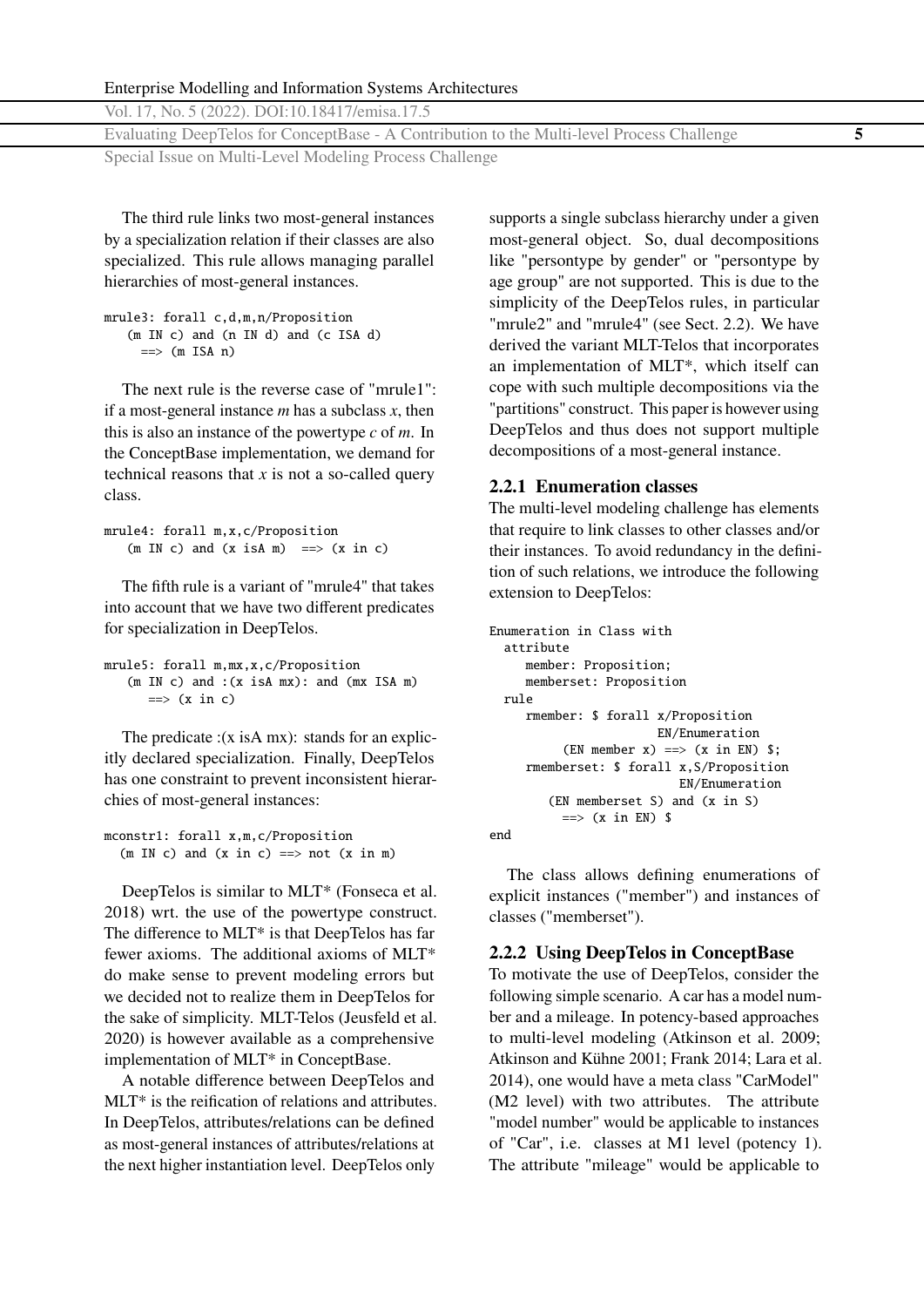#### International Journal of Conceptual Modeling

Vol. 17, No. 5 (2022). DOI[:10.18417/emisa.17.5](http://dx.doi.org/10.18417/emisa.17.5)

**6** Manfred A. Jeusfeld  $\bullet$ 

Special Issue on Multi-Level Modeling Process Challenge

instances of instances of "Car" (M0 level, potency 2). In DeepTelos, the potency levels are replaced by most-general instances:



*Figure 2: DeepTelos solution for the car example.*

The object "CarModel" is a meta class with the most-general instance "Car". The model number is applicable to instances of "CarModel", whereas the mileage is applicable to instances of "Car". In the above example, "ACMECar" is defined as an explicit (Telos) subclass of "Car". By DeepTelos rule "mrule4" (Sect. [2.2](#page-3-0) and sources at [http://conceptbase.cc/emisaj2021challenge\)](http://conceptbase.cc/emisaj2021challenge), it is then a derived instance<sup>4</sup> of "CarModel" and thus may use the "modelnr" attribute. The object "mycar1" is then an instance of "ACMECar" (and thus of "Car") and can instantiate the mileage attribute. The concepts "Car" and "CarModel" shall be regarded as one aggregated concept: "Car" is the proxy of "CarModel" at the abstraction level below "CarModel". Thus, the purpose of the most-general instance "Car" is to be able to define attributes like mileage that are applicable to all cars.

As a second example, consider the application of most-general instances to the software process model of Fig. [1.](#page-3-0) Figure [3](#page-6-0) virtually duplicates the structure of the metaclass level to the class level. Consider the most-general instances "DesignObject", "DesignDecision", "DesignTool" and their relations "from", "to" and "by" as proxies of their counterparts at the metaclass level. They make

the predicate  $(x from y)$ ,  $(x to y)$  and  $(x$ by y) available to instances of instances of "DesignDecisionType". At first glance, this appears like redundancy. The deductive rules defining DeepTelos derive the specialization facts

(TDL\_EC\_DO ISA DesignObject), (DBLP\_REL\_DO ISA DesignObject), (EntHierMapMoveDown ISA DesignDecision), (MappingAssistant ISA DesignTool).

The objects at the bottom are thus instances of these proxy classes and can be queried as their instances. The example shows that relations such as the "from" relation of "DesignDecisionType" can also have most-general instances in DeepTelos. In the textual syntax, this is expressed as

```
DesignDecision!from with
 IN class: DesignDecisionType!from
end
```
The inclusion of the constructs for "DesignObject", "DesignDecision", "DesignTool" and their relationships allows one to query objects like "mapInvitations" via the most-general instances. For example, one can list all instances of "DesignDecision" that are linked to the design object "Papers", without having to know the explicit class "TDL\_EC\_DO" of "Papers". Note that the model is not strictly layered into disjoint abstraction levels. For example, the object "mapInvitations" is at the lowest abstraction level, but the object "Papers" is arguably a class. This is typically for process models where the result of activities (here design decisions) are software artifacts, such as classes.5 The most-general instances also allow one to define attributes such as "vendor" for "DesignTool". Then, the instance "MA\_exec1" can directly instantiate this attribute without having to define it for its explicit class "MappingAssistant".

#### **2.2.3 Modules in ConceptBase**

For supporting model reuse, we employ the module system of ConceptBase to organize the model

<span id="page-5-0"></span>

<sup>4</sup> Derived links are visualized by gray arrows in the diagrams. This applies to derived instantiations and to derived specializations. Explicit specializations are indicated by blue arrows. All diagrams in this paper are created with ConceptBase from the original models.

<sup>5</sup> This level-mismatch was also observed by Gonzalez-Perez and Henderson-Sellers [\(2006\)](#page-23-0). It highlights why pure UMLbased approaches are limited when it comes to process modeling.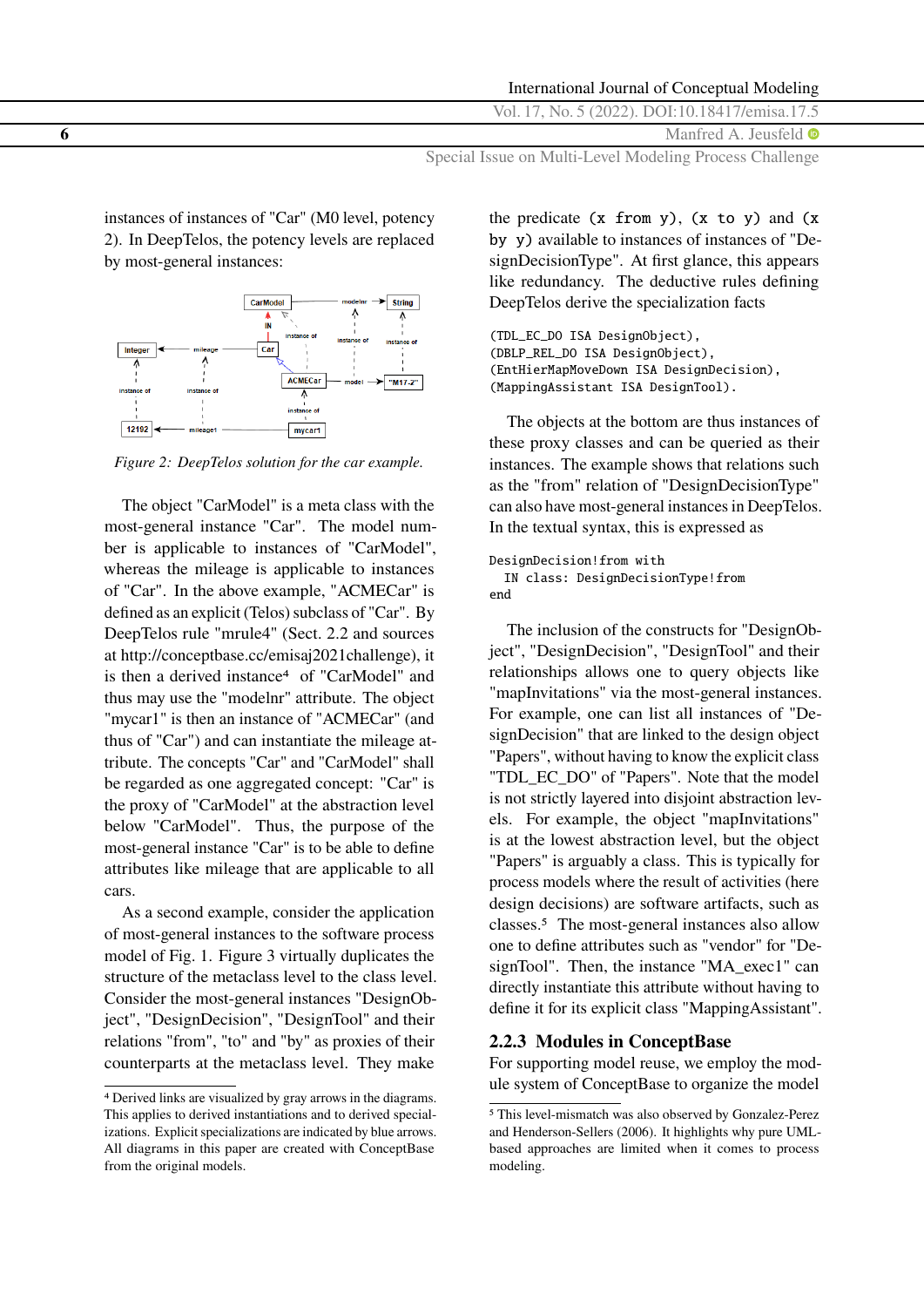<span id="page-6-0"></span>Evaluating DeepTelos for ConceptBase - A Contribution to the Multi-level Process Challenge **7**

Special Issue on Multi-Level Modeling Process Challenge



*Figure 3: Multi-level version of the software process model adapted from Jarke et al. [\(1990,](#page-23-0) p. 98).* 



*Figure 4: ConceptBase modules used in this paper.*

definitions and separate variants of models. ConceptBase supports sub-module hierarchies, where a sub-module "sees" all definitions made in the super-module but not the definitions inside sibling modules. There are two predefined modules in ConceptBase: the root module "System" contains all builtin objects of Telos and ConceptBase, in particular the omega class "Proposition". The "System" module has a sub-module "oHome", which contains the definitions made by a user of ConceptBase.

We shall use the "oHome" module for the definition of some useful formulas such as cardinality constraints, transitivity, symmetry and other frequently used relational properties. Inside the "oHome" module, we define the module DeepTelos, which includes the 5 rules and the one constraint discussed above plus some graphical types for a nicer visualization of DeepTelos most-general instance hierarchies. Then, the DeepTelos module contains a sub-module "ProcessModels", which contains the solution for the requirements P1-P19 of the challenge, i.e. the constructs for defining process models. The sub-module "CodingProcess" of "ProcessModels" contains the example software engineering process model of the multilevel process challenge. Finally, the sub-modules "Process1", "Process2", and "Process3" of "CodingProcess" contain example processes of the process type defined in "CodingProcess". The car example of Fig. [2](#page-5-0) is stored in another submodule of DeepTelos, sharing the definitions of DeepTelos, "oHome" and "System" but not of "ProcessModels" and its sub modules. The legacy software process data model is managed in the sub-module with the same name.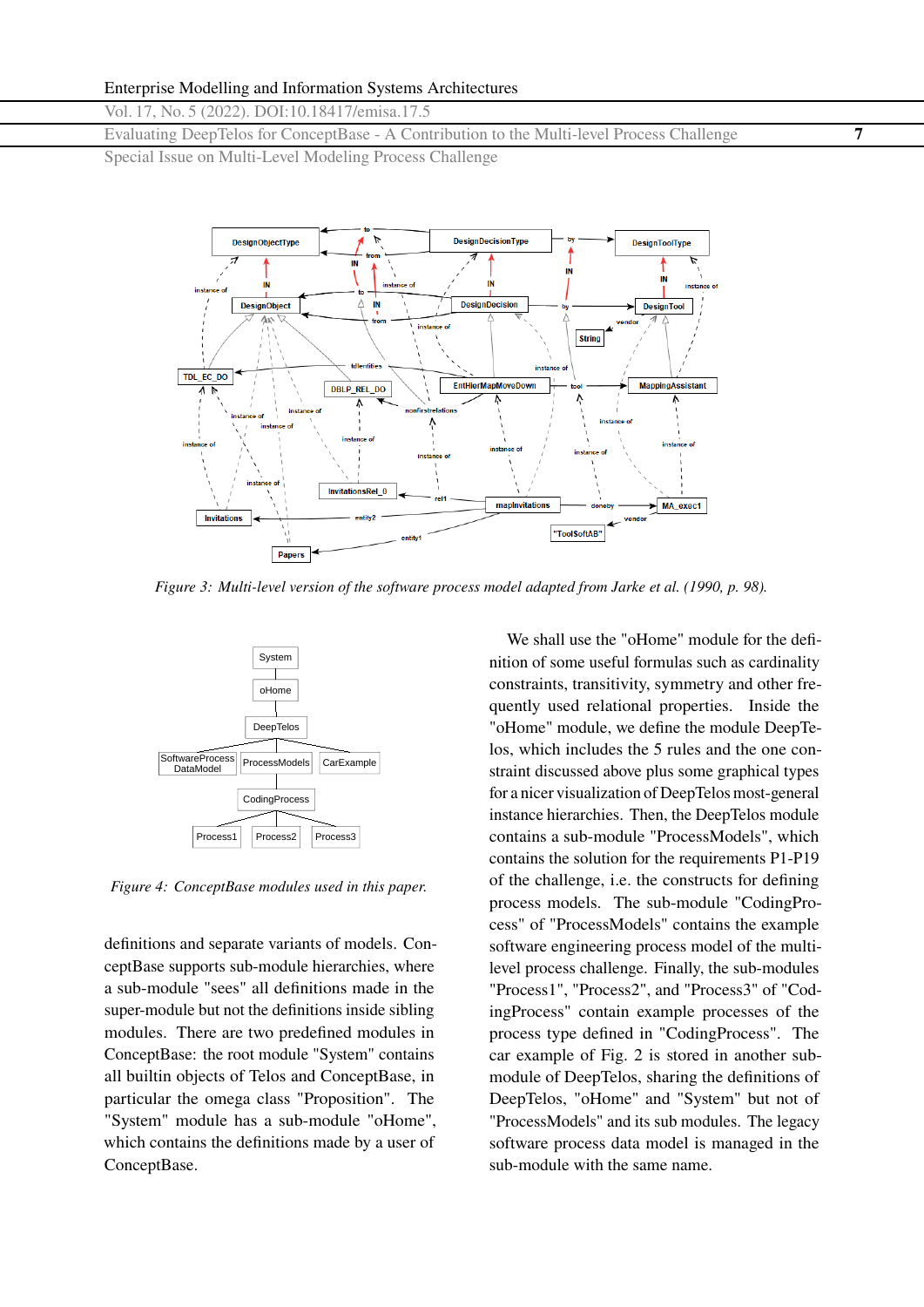**8** Manfred A. Jeusfeld  $\bullet$ 

Special Issue on Multi-Level Modeling Process Challenge

The sources for the modules in Fig. [4](#page-6-0) are provided via the link in Sect. [10.1](#page-22-0) at the end of this paper. In the next section, the multi-level process challenge is outlined and key concepts are assigned to their designated abstraction levels.

# **3 Analysis of the multi-level process challenge**

This section discusses the abstraction levels of concepts mentioned in the multi-level process challenge. The challenge defines three main concepts. First, there are *tasks* and task types. Task types are used to define process models (roughly M1 level). The process models can be instantiated and deliver processes (M0 level). A process is the trace of the execution of a process model for a given case (e.g. to develop a software system). The second main concept is the *actor* type, resp. actor. Actor types are related to task types, e.g. to define the required competence of an actor to execute a task type. Thirdly, there are *artifacts* and artifact types. They define the inputs and outputs of task types (M1 level) and of their instances (M0 level). At the M1 level, task types define the types of inputs and outputs whereas the M0 level defines which actual input and output artifacts were used in a specific execution of the process, resp. its tasks. Some attributes and relations link objects at the same instantiation level, while others link objects at different abstraction levels. For example, one can authorize a single actor like "AnnSmith" (M0) as the sole person allowed to execute a given task type such as "CodingInCobol". A particular such cross-level attribute is the "lastupdate" attribute (requirement P19 of the challenge). Our solution will allow to specify the last update time for any concept at any instantiation level.

While DeepTelos does not have predefined levels such as M0, M1, M2, M3 and so forth, it is still useful to roughly identify objects that an OMG-educated modeler would assign objects to.

M0: Here we find objects like "AnnSmith", task instances such as "coding1" as instance of "CodingInCobol", which is started at a given date and ends at another date. We also find artifact

instances such as "cobolprogram1". It should be noted that such artifacts can contain objects at a higher instantiation level. For example, a design document can contain a whole UML class diagram (M1) level. We have discussed this phenomenon earlier in the context of process-data diagrams (Jeusfeld [2011,](#page-23-0) pp. 3–5). The solution there did however not use DeepTelos, but declared certain objects to be both instance and specialization of meta class.

M1: This level contains the specification of a process type such as the ACME coding process type of the challenge. This level roughly corresponds to a BPMN process model. In contrast to BPMN, our solution (and the challenge) also covers the execution of the process model at M0. In our solution, the concepts "Task", "Artifact", "Actor", and "Process" are all at the M1 level.

M2: The M2 level defines constructs such as "ArtifactType" (having the most-general instance "Artifact"), "TaskType" (most-general instance "Task"), "ActorType" (most-general instance "Actor"), and "ProcessType" (most-general instance "Process"). Certain subclasses of these classes are also defined at this level such as "Critical-TaskType". We re-use the definition of a core BPMN language at the M2 level and pull it from the ConceptBase Forum.<sup>6</sup> Such reuse of existing metamodels simplifies the solution to the challenge.

M3: The M3 level contains the meta-meta classes "Node", "NodeOrLink" and the link object (label "connectedTo"). We reuse these definitions since the core BPMN language was defined with these meta-meta classes.

Omega: We make heavy use of the omega-class "Proposition" as discussed in the introduction to define DeepTelos and to provide the "lastupdate" attribute. The omega level also contains the implementations of multiplicity constraints such as "necessary"  $(1,*)$  and single  $(0,1)$ , see also the sources at the web page [http://conceptbase.cc/](http://conceptbase.cc/emisaj2021challenge/SOURCES) [emisaj2021challenge/SOURCES.](http://conceptbase.cc/emisaj2021challenge/SOURCES)

<sup>6</sup> <http://conceptbase.cc/CB-Forum.html>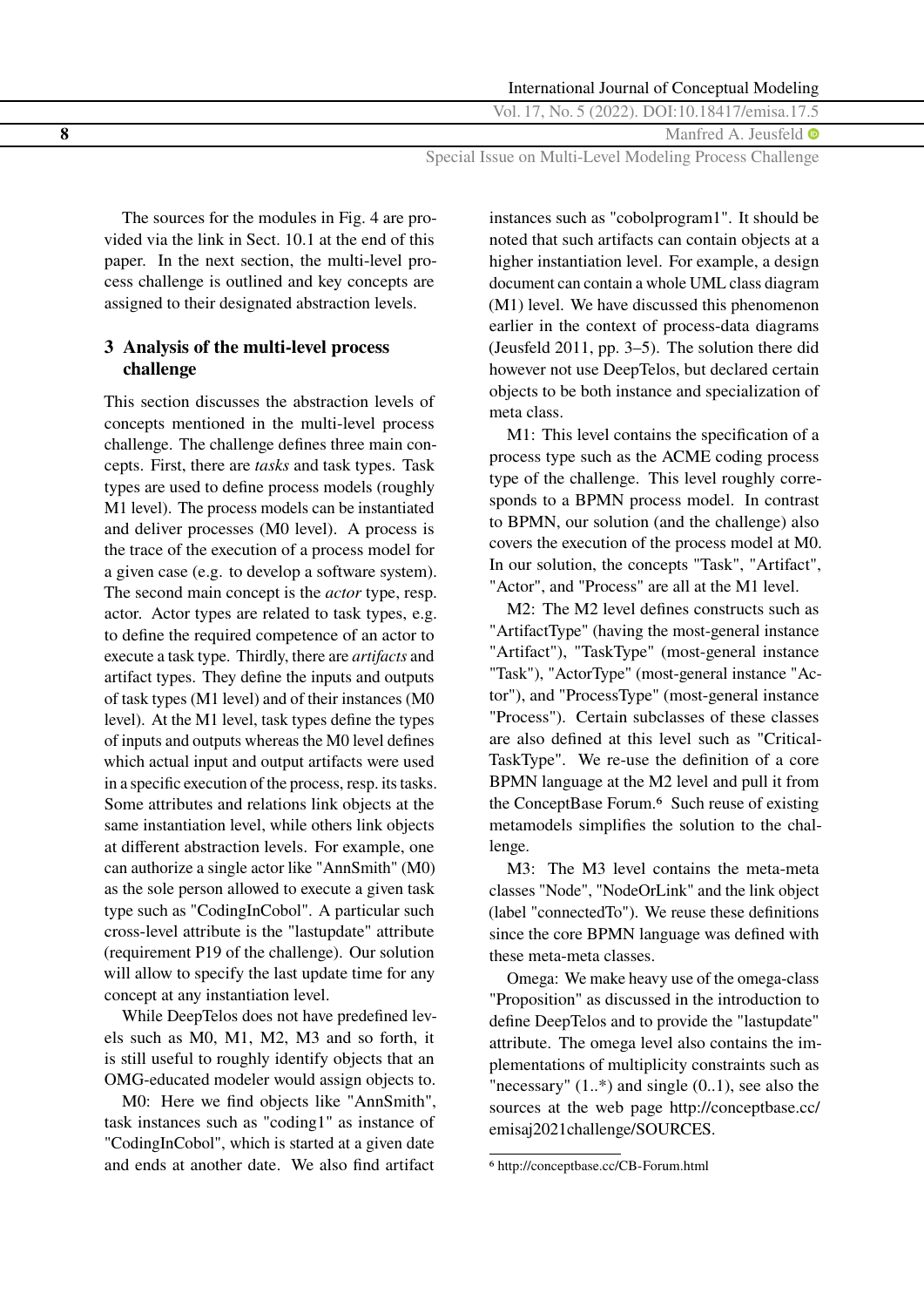<span id="page-8-0"></span>Evaluating DeepTelos for ConceptBase - A Contribution to the Multi-level Process Challenge **9**

Special Issue on Multi-Level Modeling Process Challenge



*Figure 5: Concepts for multi-level process modeling.*

The challenge demands a particular property of task types, namely the planned duration. In our solution, we shall allow to compare the planned duration (task type) with the actual duration of a task instance (derived from start and finish date). Function definitions are used for that purpose. We also define a number of queries to analyze process models and their execution.

#### **4 Model presentation: The constructs**

This chapter introduces the solution of the process challenge by DeepTelos and ConceptBase. The figures are also included on the web page mentioned in Sect. [10.1,](#page-22-0) where they are linked to executable graph files to be processed by the ConceptBase graph editor.

### **4.1 The levels**

Fig. 5 shows the abstraction levels used for the solution. On the top left is the object "Proposition" defining the two DeepTelos relations "IN" (for relating a most-general instance to its class) and "ISA" (for derived specialization relations). These two relations extend the so-called omegalevel of Telos. All explicit objects in this diagram including all nodes and links are instances of the

omega-class "Proposition". The next level is established by the objects "Node", "NodeOrLink" and the "connectedTo" link of "NodeOrLink". In traditional metamodeling, these objects would be dedicated as metameta classes, i.e. members of the M3 or even M4 level. It is used to define modeling languages such as BPMN. In the figure, the object "BPMN\_Element" is the superclass of all constructs of a core BPMN metamodel that we utilize in our solution. Since this metamodel does not cater for all constructs needed for the challenge, we also define a meta class "ProcessElementType", which subsumes all required constructs including the core BPMN constructs. All subclasses of "ProcessElementType" plus the class "ProcessType" would be regarded as M2 level in a UML environment.

The next level is formed by the most-general instances "Actor" (of "ActorType"), "Task" (of "Task-Type"), "Artifact" (of "ArtifactType"), "ProcessElement" (of "ProcessElementType") and "Process" (of "ProcessType"). Hence, "Task" is a simple class (regarded as M1 level in UML) and has all instances of instances of "TaskType" as instances, as derived via the DeepTelos rules. The instances of the displayed most-general instances form the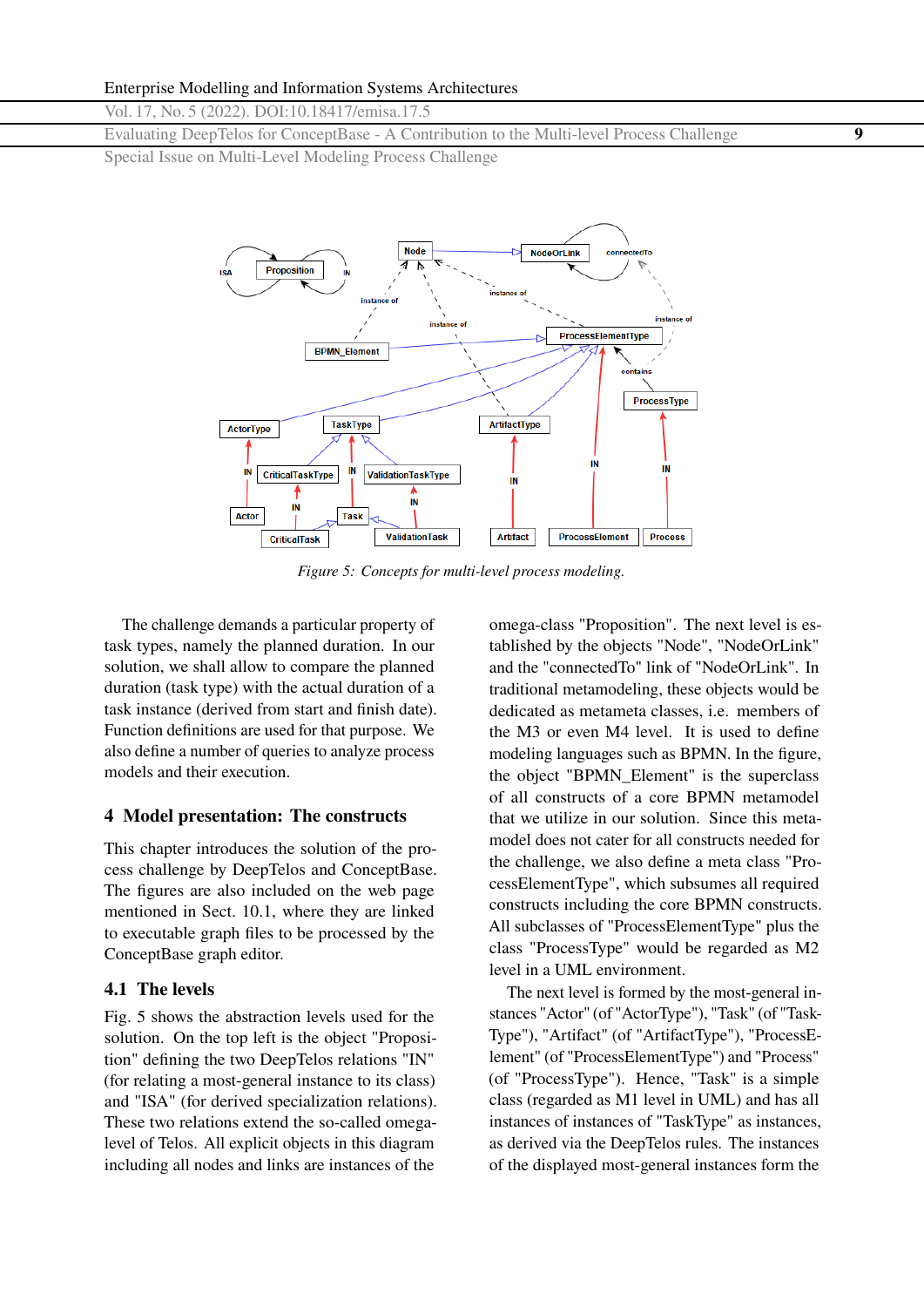**10** Manfred A. Jeusfeld  $\bullet$ 

Special Issue on Multi-Level Modeling Process Challenge

M0 level. We will see such instances in the section for the example processes. In summary, the solution features four UML-ish abstraction levels plus the omega level.

# **4.2 Requirements P1-P3**

- P1: A process type (such as "claim handling") is defined by the composition of one or more task types (receive claim, assess claim, pay premium) and their relations.
- P2: Ordering constraints between task types of a process type are established through gateways, which may be sequencing, and-split, or-split, and-join and or-join.
- P3: A process type has one initial task type (with which all its executions begin), and one or more final task types (with which all its executions end).

Fig. [6](#page-10-0) shows the solution to requirements P1-P3. "ProcessType" is modeled as a container for "ProcessElementType", which subsumes all required constructs (including gateways, start/end elements and task types). The ordering of the process element types is supported by the "next" relation of "BPMN\_Element". The two subclasses "Place-Like" and "TransitionLike" are used to embed BPMN into a Petri-net semantics, which we do not use in this solution but can be inspected in the publicly available models given in the footnote.7 The figure also shows the object "Process" as most-general instance of "ProcessType". It features a "contains" relation, which is the mostgeneral instance of the corresponding relation of "ProcessType". Hence, the "contains" relation at the M2 level is propagated to the M1 level. Just as we define process models as containers of process element types, we define processes as containers of process elements.

The complete source code is available via the link in Sect. [10.1.](#page-22-0)

# **4.3 Requirements P4-P6**

- P4: Each task type is created by an actor, who will not necessarily perform it. For example, Ben Boss created the task type "assess claim".
- P5: For each task type, one may stipulate a set of actor types whose instances are the only ones that may perform instances of that task type.
- P6: A task type may alternatively be assigned to a particular set of actors who are authorized (e.g., John Smith and Paul Alter may be the only actors who are allowed to assess claims).

These requirements introduce the first crosslevel relations between "Actor" (M1) and "Task-Type" (M2).

The relation "creator" links a task type to the actor, who created it. Figure [7](#page-10-0) also shows an instance of this relation (see link to actor "BobBrown"). The relation "executortype" links "TaskType" and "ActorType" (requirement P5). The executor type of a task type can also be an enumeration (see Sect. [2.2.1\)](#page-4-0). This addresses requirement P6. The definition of "CobolCoder" in DeepTelos is:

CobolCoder in Enumeration isA Developer with member m1: AnnSmith end

The label "m1" here is distinguishing several entries under the attribute category "member". This lifts the object "AnnSmith" to the singleton class "CobolCoder".

Fig. [7](#page-10-0) shows two links that are derived by rules. First, "TestCaseDesign" is an explicit instance of "BPMN\_Activity", which itself is an explicit subclass of "TaskType". Then, by a predefined rule of specialization, "TestCaseDesign" is a derived instance of "TaskType". Second, since "TestCaseDesign" is an instance of "TaskType", the DeepTelos rule "mrule1" derives that "Test-CaseDesign" is a subclass of "Task". The derived links are shown here for explaining the function of the Telos and DeepTelos constructs. They are not typically included in diagrams created by modelers.

<sup>7</sup> <http://conceptbase.cc/dynamic-models.html>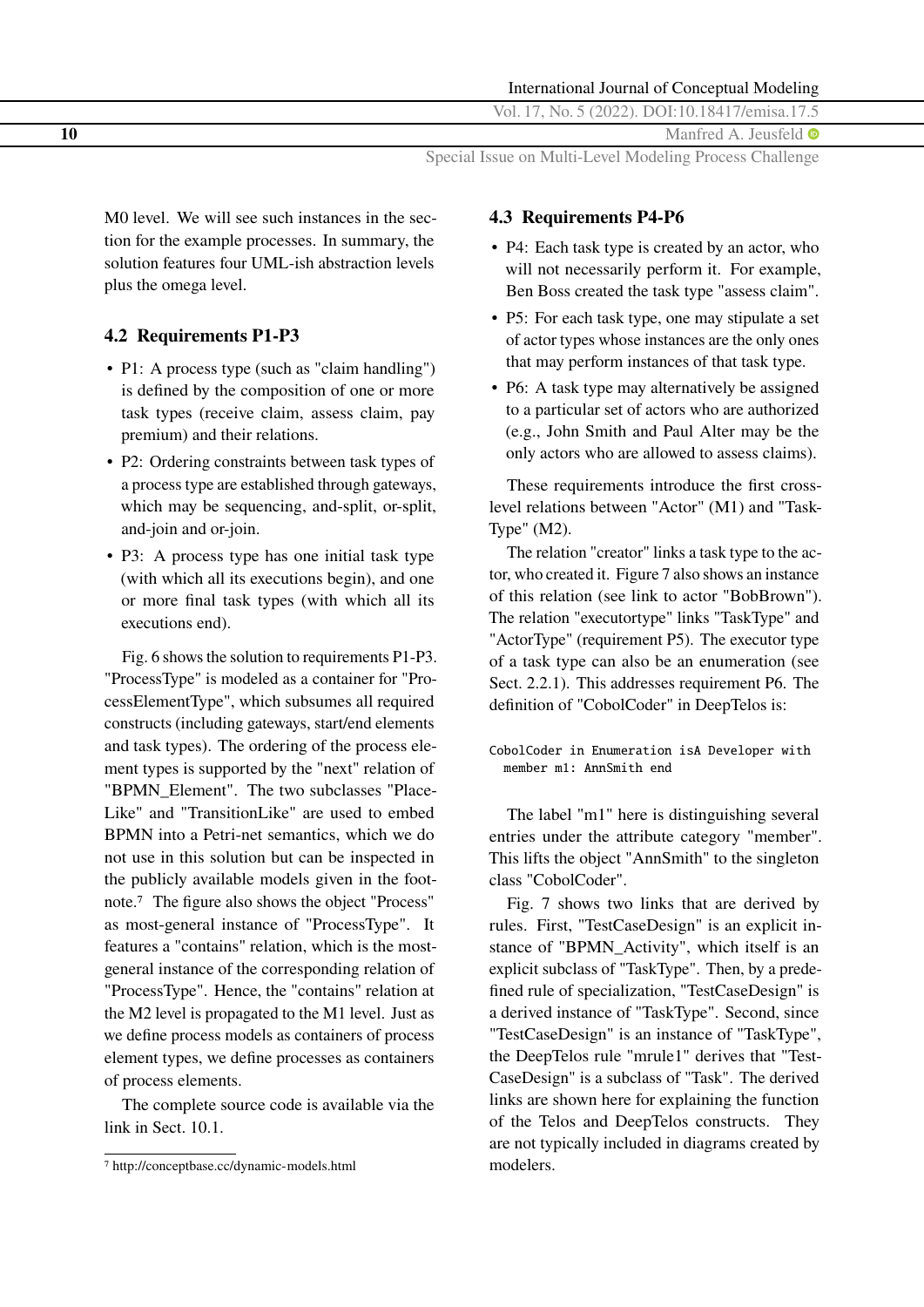<span id="page-10-0"></span>Evaluating DeepTelos for ConceptBase - A Contribution to the Multi-level Process Challenge **11**

Special Issue on Multi-Level Modeling Process Challenge



*Figure 6: Requirements P1-P3.*



*Figure 7: Requirements P4-P6.*

#### **4.4 Requirements P7-P9**

- P7: For each task type (such as "authorize" payment") one may stipulate the artifact types which are used and produced.
- P8: Task types have an expected duration (which is not necessarily respected in particular occurrences).
- P9: Critical task types are those whose instances are critical tasks; each of the latter must be performed by a senior actor and the artifacts they produce must be associated with a validation task.

Task types use and produce artifact types. This is also propagated to tasks, which use and produce artifacts.

Critical task types and validation task types are modeled as subclasses of "TaskType". The query class "CriticalButNotValidatedM1" checks requirement P9. This query returns all critical task types that are not checked by a validation task type. A similar query "CriticalButNotValidatedM0" is defined for the most-general instance "CriticalTask". The code for both query classes is available via the source code link in Sect. [10.1.](#page-22-0)

The latter query operates at the M0 level, i.e. checks actual executions of the process rather than the process type. In addition, constraints (see class "CriticalTaskType" in the source code via [10.1\)](#page-22-0) are used to address the actor requirements of P9.

Finally, Fig. [8](#page-11-0) shows the planned duration (requirement P8) and the actual duration (property of Task). The latter is not demanded by the challenge but we found it useful to later check whether a task is delayed.

#### **4.5 Requirements P10-P16**

- P10: Each process type may be enacted multiple times.
- P11: Each process comprises one or more tasks.
- P12: Each task has a begin date and end date.
- P13: Tasks are associated with artifacts used and produced, along with performing actors.
- P14: Every artifact used or produced in a task must instantiate one of the artifact types stipulated for the task type.
- P15: An actor may have more than one actor type (e.g., Senior Manager and Project Leader).
- P16: An artifact may have more than one artifact type.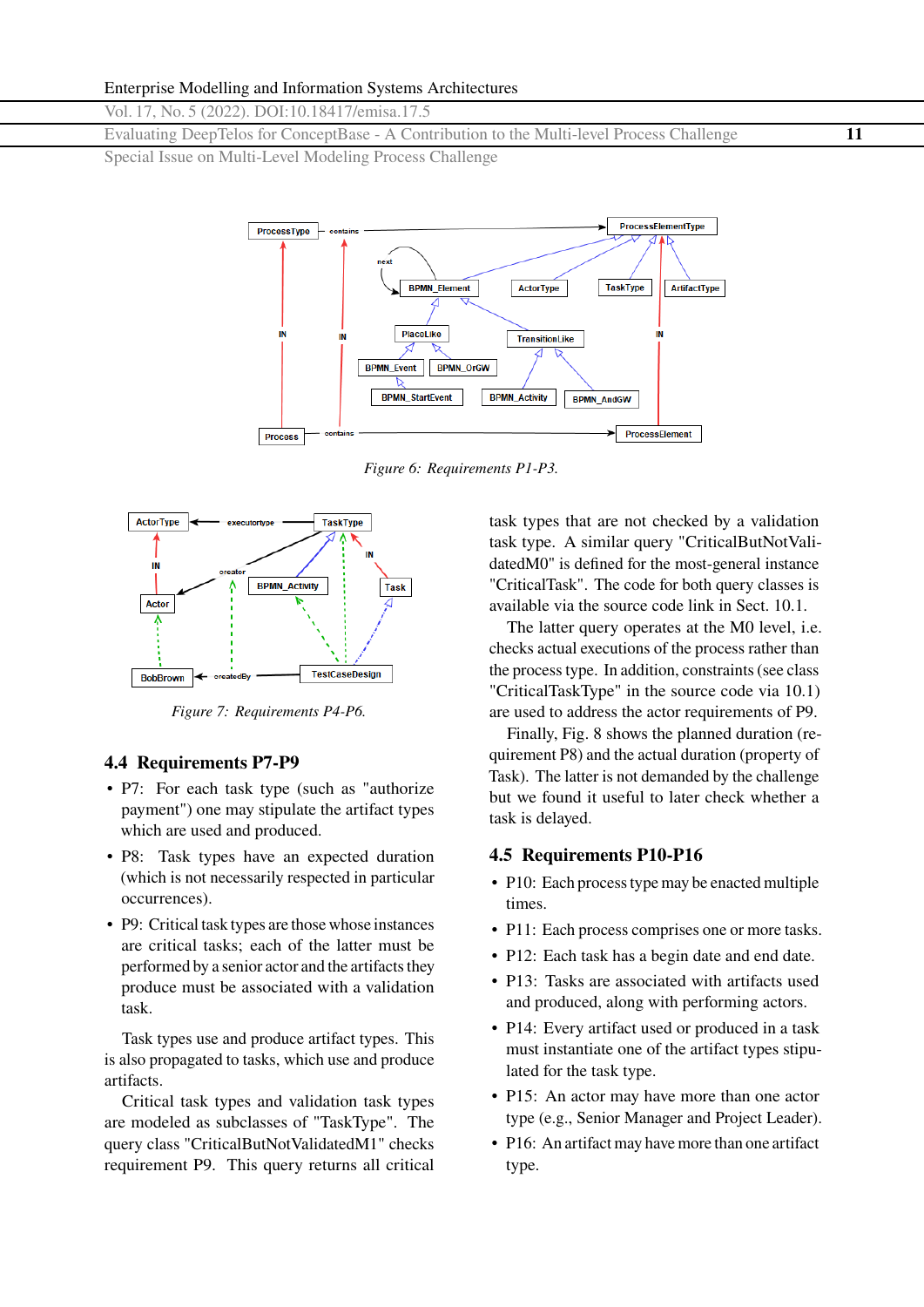<span id="page-11-0"></span>**12** Manfred A. Jeusfeld  $\bullet$ 

Special Issue on Multi-Level Modeling Process Challenge



*Figure 8: Requirements P7-P9.*

Requirement P10 is automatically fulfilled by Telos since any process type (instance of "ProcessType") may itself have any number of instances. We shall later provide instances of the ACME example process type. Requirement P11 is fulfilled by the "contains" relation of "Process", see Fig. [6.](#page-10-0) "Task" is a subclass of "ProcessElement". For requirement P13, we refer to Fig. 8. Of particular interest in this solution is that the "uses" and "produces" relations for "Task" are most-general instances of their counterparts defined for "TaskType". As a consequence, an instance of "TaskType" such as "Testing" (see Fig. [13\)](#page-14-0) would instantiate the "uses" and "produces" relations defined for "TaskType". These relation instances are then subclasses of the "uses" and "produces" relations for the most-general instance "Task". This allows querying instances of "Task" using the generic relation names "uses" and "produces". Requirement P12 (begin and end of a task) is implemented by two attributes "begindate" and "enddate" of "Task":

```
Task in Class with IN class: TaskType
  attribute
    uses : Artifact; produces : Artifact;
    begindate : Integer; enddate : Integer;
    duration : Integer; executor : Actor
end
```
The full definition is in the source code via Sect. [10.1.](#page-22-0) It calculates the actual duration of a task by a deductive rule based on the function "taskDuration". Since the task type of a task has a "plannedduration", we can retrieve delayed tasks by a query class "DelayedTask":

```
DelayedTask in QueryClass isA Task with
   constraint isDelayed:
      $ exists T/TaskType pd,d/Integer
      (this in T) and (T plannedduration pd)
      and (this duration d) and (d > pd) $
end
```
This approach also allows defining a derived attribute 'avgduration' of TaskType, which is the average of all duration values of its instances (not implemented here). This supports datawarehouselike aggregation of class-level attributes from instance-level attributes.

Requirement P14 is realized by the query class "UnmatchedTask" (see Sect. [10.1\)](#page-22-0). Requirements P15 and P16 is also fulfilled by Telos since each object may have multiple classes. Hence, any actor can have multiple actor types. A similar argument holds for requirement P16. The processes "Process1" to "Process3" have examples for such objects that have multiple classes.

# **4.6 Requirements P17-P18**

- P17: An actor who performs a task must be authorized for that task. Typically, a class of actors is automatically authorized for certain classes of tasks.
- P18: Actor types may specialize other actor types, in which case all the rules that apply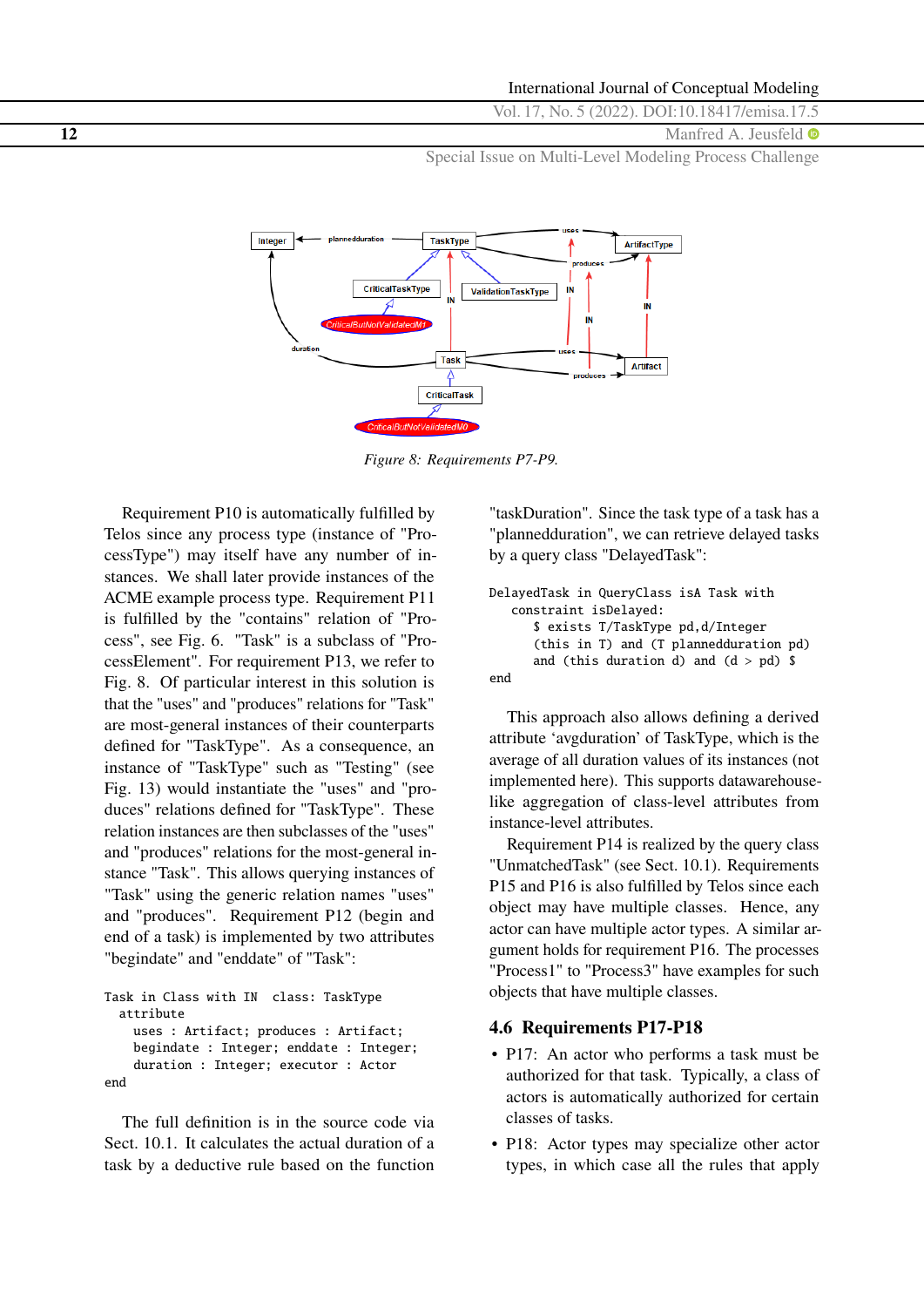Evaluating DeepTelos for ConceptBase - A Contribution to the Multi-level Process Challenge **13** Special Issue on Multi-Level Modeling Process Challenge

to instances of the specialized actor type must apply to instances of the specializing actor type.

Requirement P17 demands that each actor who performs (=executes) a task must be authorized to do so. The requirement is related to the "executortype" relation of "TaskType". Our solution to this requirement does not implement defaults when authorizations are not defined explicitly. Default rules could however be added quite handily since Datalog realizes negation as failure.



*Figure 9: Requirement P17.*

Fig. 9 shows the relevant defined relations. The authorization is then expressed by a Telos constraint "isAuthorized" of class "Actor":

```
Actor in Class with
   attribute authorizedFor: TaskType
    constraint
    isAuthorized :
 $ forall a/Actor t/Task T/AuthorizedTaskType
          (t in T) and (t executor a)
          \Rightarrow (a authorizedFor T) $
end
```
The query class "AuthorizedTaskType" is used to filter out those tasks that have no authorization declared. The solution is only about half of what should be expected by a proper authorization schema. We argue that it could be extended but foresee a rather complicated specification by Telos rules and constraints involving negated predicates to model defaults. Requirement P18 is again easily fulfilled by Telos. All instances of sub-classes are also instances of super-classes in Telos. Consequently, rules and constraints applicable to instances of the super-classes also apply to instances of the sub-classes.

# **4.7 Requirement P19**

• P19: All modeling elements, at all levels, must have a last updated value of type time stamp.

This requirement demands that all objects and classes in a model should have an attribute "lastupdate" to check when it has been modified for the last time. ConceptBase is a temporal database storing the transaction time interval with each proposition. This allows a generic solution to this requirement since all updates to objects are realized by inserting (start of transaction time) and deleting (end of transaction time) propositions. The rule to derive the "lastupdate" attribute is:

```
forall o/Proposition tt/TransactionTime
(tt = lastUpdateTime(o)) ==> (o lastupdate tt)
```
It uses a function "lastUpdateTime", which is available via the source code link in Sect. [10.1.](#page-22-0) The solution applies to all objects ("propositions"), not just DeepTelos objects. Since the transaction time of an object is itself an object, one could also store the name of the user who performed the transaction. By this, one can even check who has created what model elements at which time down to the granularity of single attributes. An example of the derived attribute "lastupdate" is shown in Fig. [18.](#page-17-0) The solution is realized by a single function definition plus the above generic rule applicable to any object in the database regardless of its abstraction level.

### **5 Model presentation: example process**

The example ACME software engineering process of the challenge is modeled using the capabilities of the core BPMN language implemented by a Telos metamodel:

The representation of the sequencing between the start element, the task types, the gateways, and the end element is done by using the 'next' relation of BPMN\_Element (see Fig. [6\)](#page-10-0). The task type "CodingInCobol" is defined as a subclass of "Coding". This is used for a variant of the process type. Fig. [10](#page-13-0) uses BPMN-style graphical shapes where appropriate.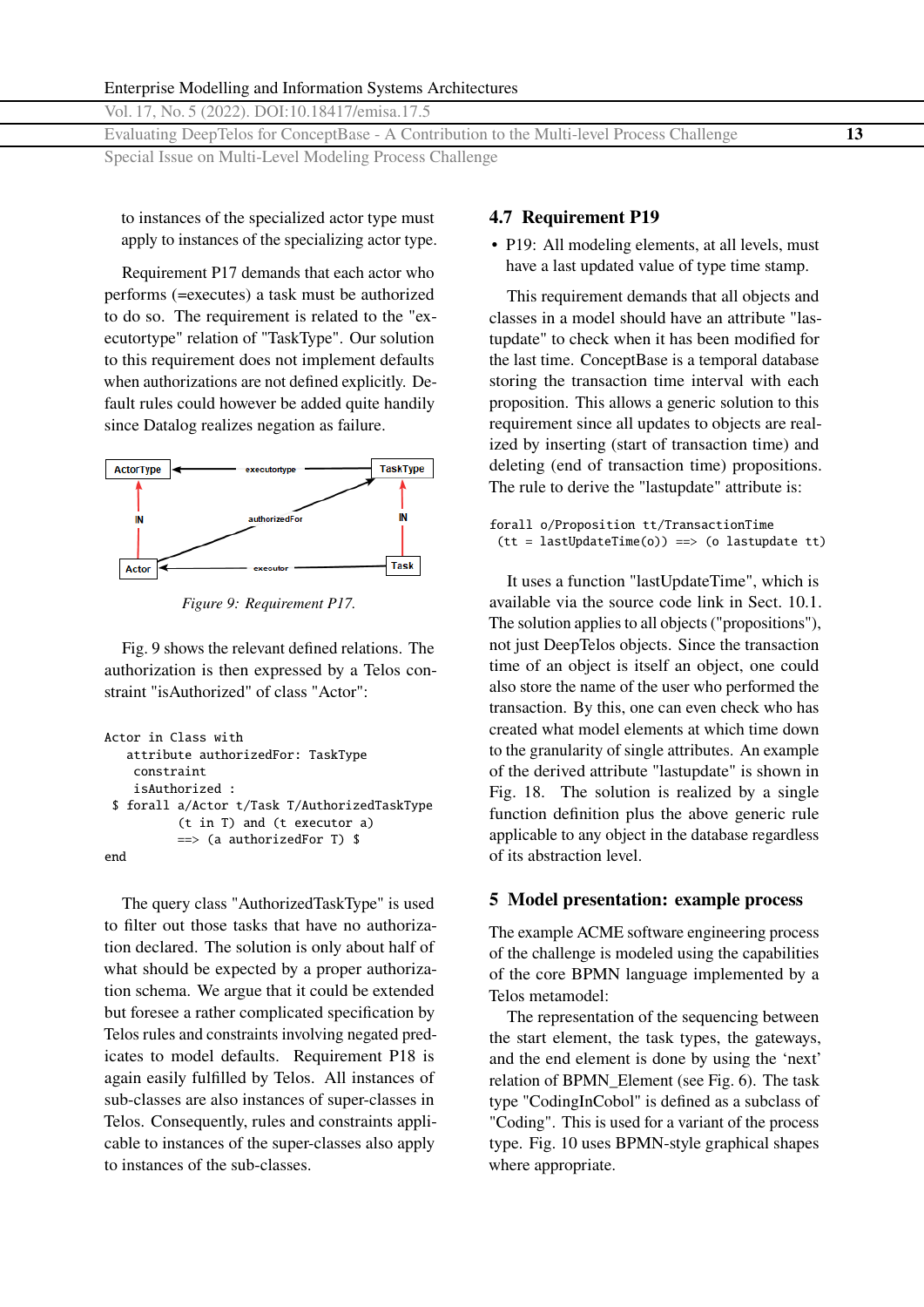<span id="page-13-0"></span>**14** Manfred A. Jeusfeld  $\bullet$ 

Special Issue on Multi-Level Modeling Process Challenge



*Figure 10: The ACME process type in our solution.*

In the full solution, the BPMN constructs are mapped to an executable Petri net, i.e. enabled tasks can be fired in a kind of a "token game". One can analyze certain well-formedness properties such as that each task must be on a path from a start event to an end event. Modeling errors like joining a parallel "and" gateway by an "or" gateway can be detected by appropriate query classes. This is however beyond the scope of this paper.

#### **5.1 Requirements S1-S4**

- S1: A requirements analysis is performed by an analyst and produces a requirements specification.
- S2: A test case design produces test cases.
- S3: An occurrence of coding is performed by a developer and produces code. It must furthermore reference one or more programming languages employed.
- S4: Code must reference the programming language(s) in which it was written.

The upper part of Fig. [11](#page-14-0) shows the constructs for "TaskType", "ActorType" and "ArtifactType" (M2 level) . The executor of the task is assigned using the "executortype" relation of "TaskType". The produced artifact type, e.g. "TestCaseDocument" (M1 level) uses the "produces" relation of "TaskType". The artifact type "ProgramCode" has a "language" attribute. A similar attribute is defined for the "Coding" task type.

To understand the instantiations derived by Telos, consider the object "DeveloperOrTestDesigner". It is defined as an (explicit) instance

of "NormalActorType", which is an explicit specialization of "ActorType". Via DeepTelos rule "mrule4" (see Sect. [2.2\)](#page-3-0) it is then also an instance of "ActorType". This instantiation then allows using the "executortype" relation for linking Test-CaseDesign to its executor "DeveloperOrTestDesigner". Note that the figure does not show all instantiations to keep it readable.

### **5.2 Requirements S5-S7**

- S5: Coding in COBOL always produces COBOL code.
- S6: All COBOL code is written in COBOL.
- S7: Ann Smith is a developer; she is the only one allowed to perform coding in COBOL.

These requirements demand that the task type "CodingInCobol" always produces Cobol code and that Cobol is the languages used in this task type. Moreover, Ann Smith is a developer and the only person authorized to execute this task type.

In the DeepTelos solution, the "Coding" process produces "ProgramCode" (relation artifact1). This is specialized to "CobolCode" for "Coding-InCobol". Ann Smith is the actor developer, who can execute "CodingInCobol". The type "Cobol-Coder" is defined as an enumeration, as discussed in the solution to requirements P4-P6. The enumeration type lifts the instance "AnnSmith" to the singleton type "CobolCoder", which has just one instance. The instantiation of "AnnSmith" to "CobolCoder" is derived via a generic rule of "Enumeration". The language Cobol is prescribed to "CodingInCobol" by a constraint:

```
CodingInCobol in BPMN_Activity isA Coding with
   constraint useCobol:
    $ forall cic/CodingInCobol
      (cic useslanguage Cobol) $
  executortype coder : CobolCoder
 produces artifact1 : CobolCode
end
CobolCoder in Enumeration
```

```
isA Developer with
  member m1 : AnnSmith
end
```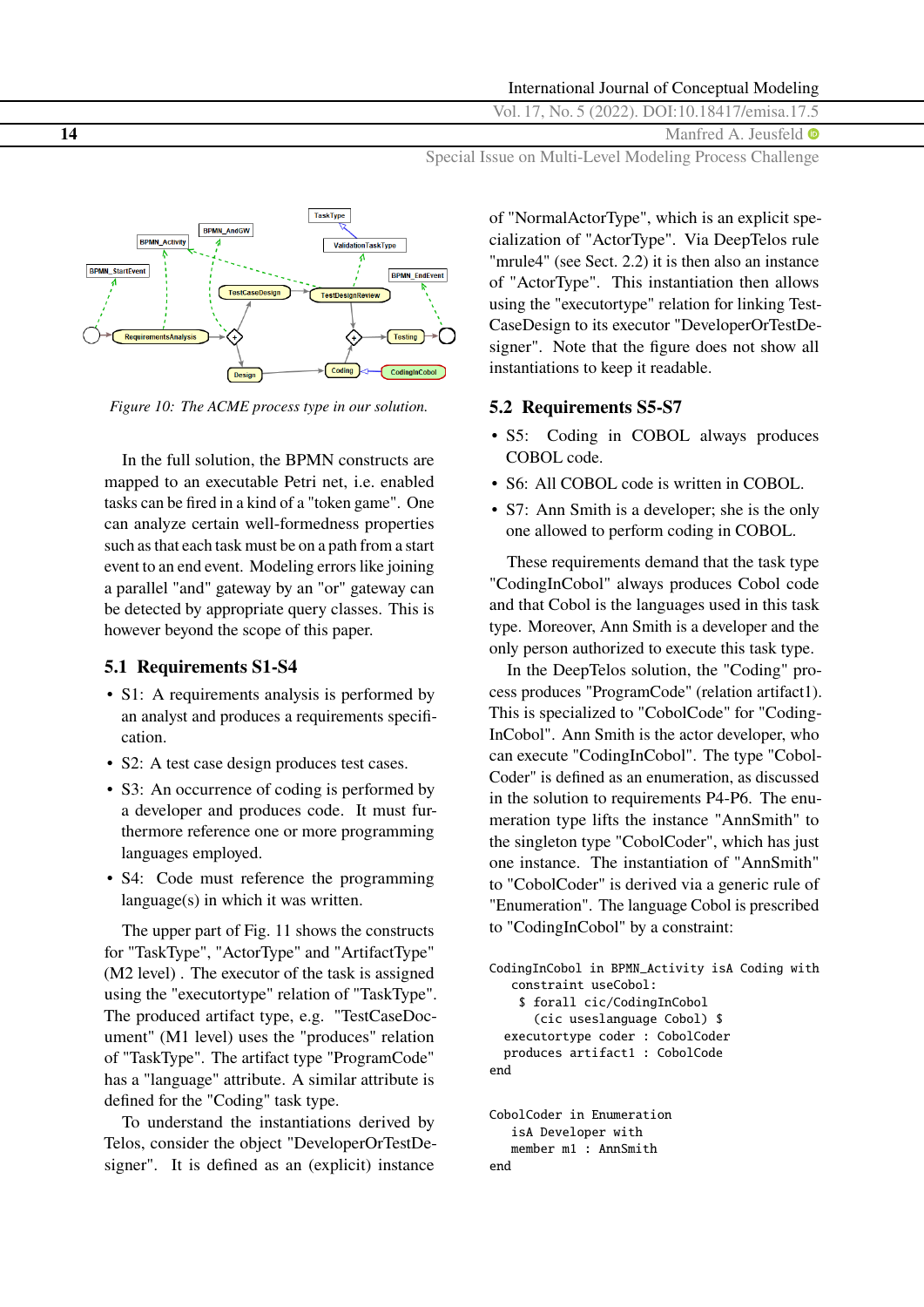<span id="page-14-0"></span>Evaluating DeepTelos for ConceptBase - A Contribution to the Multi-level Process Challenge **15**

Special Issue on Multi-Level Modeling Process Challenge



*Figure 11: Requirements S1-S4.*



*Figure 12: Requirements S5-S7.*

Note that "CobolCoder" is also a subclass of "Actor", hence via the axioms of DeepTelos it is an instance of "ActorType". This makes the association "executortype" an allowed class for the "cobolcoder" link. Thus, the "executortype" of "CodingInCobol" is "CobolCoder", and "Ann-Smith" is the only instance of that class.

#### **5.3 Requirements S8-S10**

- S8: Testing is performed by a tester and produces a test report.
- S9: Each tested artifact must be associated to its test report.
- S10: Software engineering artifacts have a responsible actor and a version number. This

applies to requirements specification, code, test case, test report, but also to any future types of software engineering artifacts.

The "Testing" task type shall be performed by a "Tester" and it shall produce a "TestReport" as artifact. A test report is associated to other software engineering artifacts produced by other tasks.



*Figure 13: Requirements S8-S9.*

In the DeepTelos solution, "SWEngineeringArtifact" is the superclass of all artifact types produced by the ACME process. It is a subclass of "Document", which is an instance of "ArtifactType". The DeepTelos rules then derive that "SWEngineeringArtifact" is also an instance of "ArtifactType".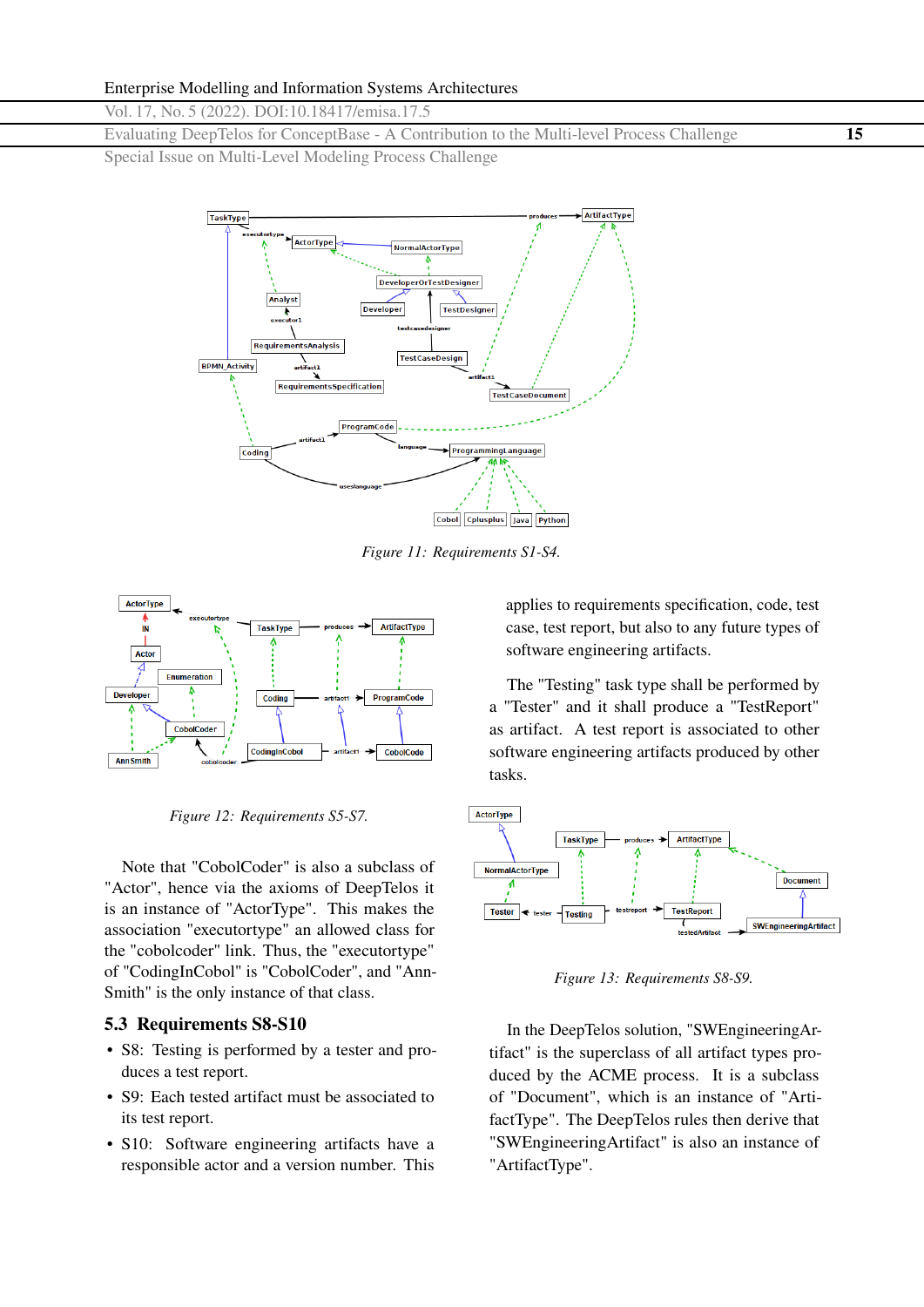<span id="page-15-0"></span>**16** Manfred A. Jeusfeld  $\bullet$ 

Special Issue on Multi-Level Modeling Process Challenge



*Figure 14: Requirement S10.*

Fig. 14 shows the solution to requirement S10. The latter is defined to be necessary  $(1,*)$  and single-valued (0..1). These two cardinalities are defined by appropriate multi-level formulas in the oHome module as discussed in the introduction.

#### **5.4 Requirements S11-S12**

- S11: Bob Brown is an analyst and tester. He has created all task types in this software development process.
- S12: The expected duration of testing is 9 days.

The actor Bob Brown is a tester and analyst. He is also the creator of all ACME task types. Furthermore, the expected duration of testing is 9 days.



*Figure 15: Requirements S11-S12.*

Again, the DeepTelos rules take care of the necessary derived instantiations and specializations: "Analyst" and "Tester" are both instances of

"NormalActorType", which is a specialization of "ActorType". Then, both "Analyst" and "Tester" are derived instances of "ActorType", and consequently "Analyst" and "Tester" are derived specializations of "Actor". Then, "BobBrown" becomes an instance of "Actor" as well and can instantiate the "createdby" attribute of "TaskType". "Bob-Brown" is associated as creator of all ACME task types.

# **5.5 Requirements S13**

• S13: Designing test cases is a critical task which must be performed by a senior analyst. Test cases must be validated by a test design review.



*Figure 16: Requirement S13.*

The test case document is produced by "Test-CaseDesign" (a critical task) and used by "TestDesignReview" (a validation task). The requirement that the executor must be a senior analyst is addressed by a constraint of class "TestCaseDesign":

forall tcd/Task a/Actor (tcd in TestCaseDesign) and (tcd executor  $a$ ) ==> (a in SeniorAnalyst)

The definition of "TestCaseDesign" plus all of the source code and examples are available via the weblink specified in Sect. [10.1.](#page-22-0) This completes the discussion of the ACME case requirements. Note that the definitions are mostly at the M1 level (simple classes). Actual executions of the ACME process type deliver instances of the tasks, i.e. objects at the M0 level. We provide three submodules "Process1", "Process2", and "Process3"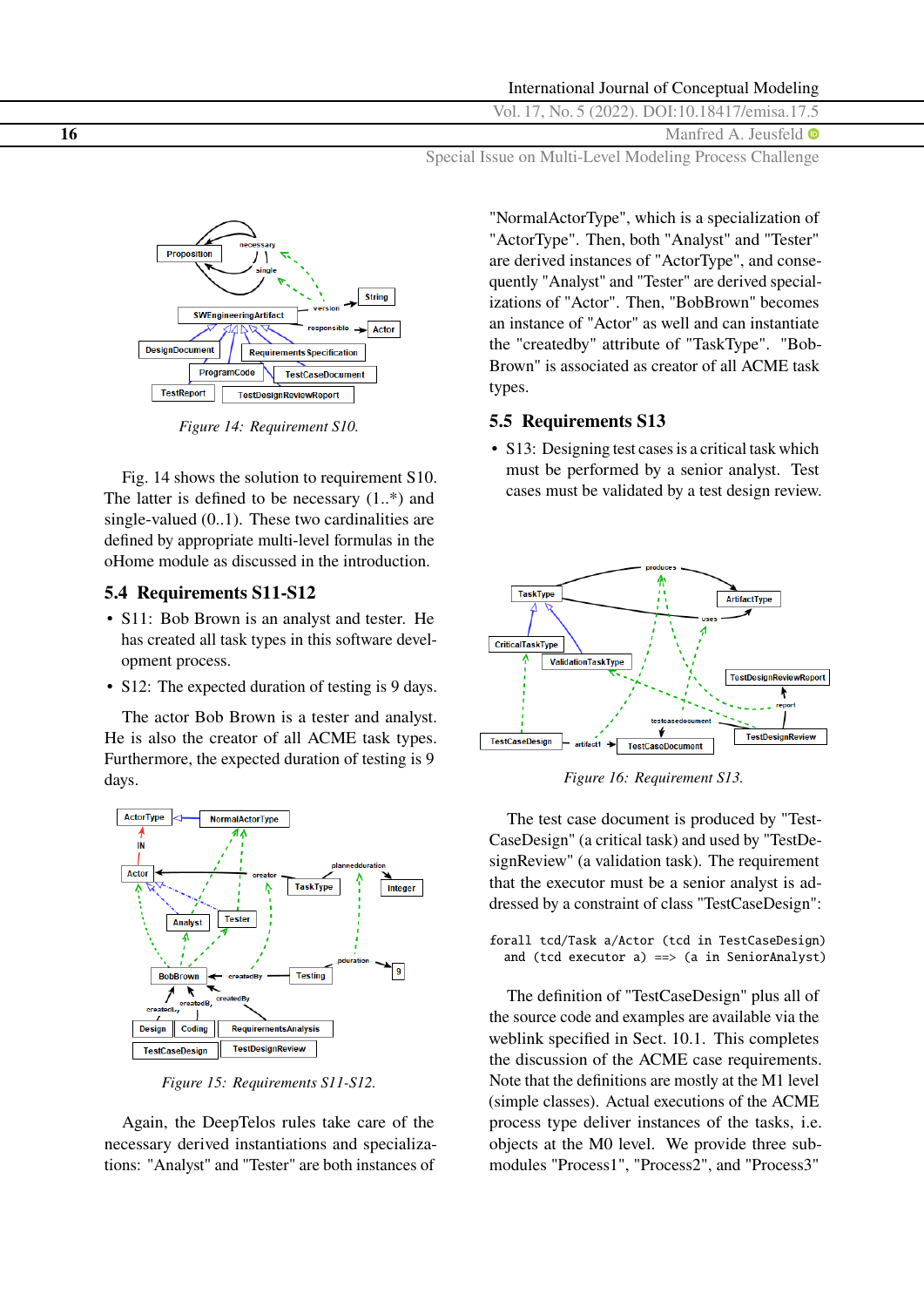<span id="page-16-0"></span>Vol. 17, No. 5 (2022). DOI[:10.18417/emisa.17.5](http://dx.doi.org/10.18417/emisa.17.5)

Evaluating DeepTelos for ConceptBase - A Contribution to the Multi-level Process Challenge **17**

Special Issue on Multi-Level Modeling Process Challenge

for such examples. The first is an example of the standard ACME process, the second uses the variant with "CodingInCobol", and the third adds contents to the software engineering artifacts such as actual lines of code to the instances "Cobol-Code". The third submodule "Process3" shows how to trace dependencies between artifacts including dependencies between individual model elements, e.g. between specific lines of code and specific requirements.

The diagram in Fig. [17](#page-17-0) displays mostly explicit facts. There are two exceptions. First, the two "duration" links (indicated by the broken black lines) are derived by a simple rule subtracting the start/end attributes of a task (labels "d1" and "d2"). Second, the two instantiation links to the class "DelayedTask" (which is a so-called query class) are derived by the constraint of "DelayedTask", see requirements P12. The two instantiation links have slightly more dot than the explicit instantiations in the figure.

# **6 Example process traces**

Instances of tasks form traces of the executions of process types such as the ACME process. Actual instances of tasks have a begin date, a finish date, and are performed by suitable actors. They also produce and use instances of the artifact types specified in the ACME process type. The process instances are at the lowest abstraction level (M0), though artifacts may actually contain models (compare Jeusfeld [2011\)](#page-23-0) such as a UML class diagram.

The example process trace in Fig. [17](#page-17-0) shows a violation of the pattern "critical task (testcasedesign1) not validated".

Fig. [18](#page-17-0) shows transitive dependencies between model elements (here code lines via design elements to requirements). Model traceability was not included in the list of requirements of the challenge. However, it comes as an inexpensive bonus by a small set of rules. One rule derived a direct dependency between artifacts, if there is a task that produces an artifact from a used artifact. Secondly, this direct dependency is made

transitive by a transitive closure rule. The precise solution is included in the sources accessible via the web page listed at the end of the paper (see Sect. [10.1\)](#page-22-0).

# **7 Discussion**

DeepTelos is a straightforward extension of Telos and defined by just 5 deductive rules interpreted by a Datalog engine.

# **7.1 Employed levels**

DeepTelos has no level numbers and no potencies. Instead, levels are introduced by declaring a relation like (Task IN TaskType). So, the instances of "TaskType" form one level below "TaskType", and the instances of "Task" form another level below "Task". The main levels of this solution are shown in Fig. [5.](#page-8-0) As discussed earlier, one can identify the 4 UML-ish levels M0 to M3 in our solution plus the omega level ("Proposition"). In this solution, we had no chain of most-general instances such as (m1 IN m2), (m2 in m3). This indicates that there are only potencies 1 and 2 used for attributes in our solution. Consider the position of "Node" in Fig. [5](#page-8-0) as a level on top of "ProcessElementType" to create such a chain. DeepTelos spans levels by the (m IN c) predicate, but they are existing in parallel and have no static level number8 .

# **7.2 Cross-level relationships and cross-level constraints**

Such relationships were always possible in Telos. DeepTelos makes this feature even more useful, since such relations can be defined between objects that stand in most-general instance relation. For example, the object "TaskType" has a relation "createdBy" to "Actor". "Actor" is a most-general instance of "ActorType" and is related to "TaskType" by other (same-level) relations. As mentioned earlier, we have formally no static level numbers. Instead, we (intuitively) derive

<sup>8</sup> As shown in [http://conceptbase.cc/deeptelos,](http://conceptbase.cc/deeptelos) one can define objects: (M0Object IN M1Object), (M1Object IN M2Object), (M2Object IN M3Object) to force objects into UML-ish levels. There is however no apparent advantage to do so.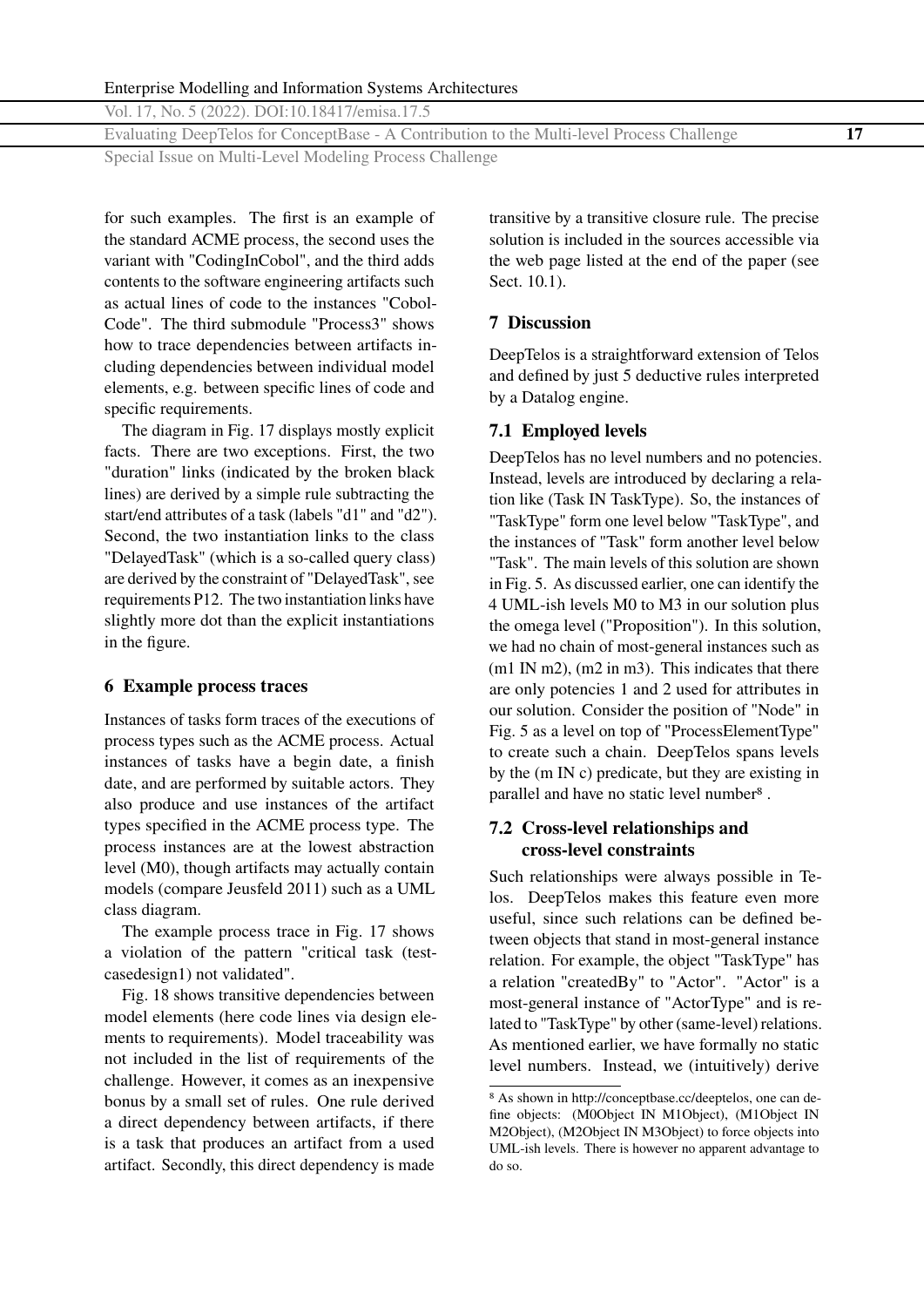<span id="page-17-0"></span>**18** Manfred A. Jeusfeld  $\bullet$ 

Special Issue on Multi-Level Modeling Process Challenge



*Figure 17: Computing delayed tasks.*



*Figure 18: Transitive dependencies between artifacts.*

the numeric level of an object by the chain of instantiations.

For example, "BobBrown" has no instance but is instance of "Actor", "Actor" is (most-general) instance of "ActorType", which is an instance of "Node". Hence, we would associate "BobBrown" to level M0, "Actor" to M1, "ActorType" to M2, and "Node" to M3. In general such a calculation is not delivering unique level numbers in DeepTelos. But the intuition is still useful. Orthogonal to all these levels is the omega level: objects of any level are also instances of "Proposition". One may interpret this level as the linguistic level of Telos.

Cross-level constraints are also used in our so-

lution, e.g. to define the "authorizedFor" relation as solution of requirement P17 (see Sect. [4.6\)](#page-11-0):

forall a/Actor t/Task T/AuthorizedTaskType (t in T) and (t executor a) ==> (a authorizedFor T)

The variable *a* ranges over the "Actor" level (M1) and *T* over the "TaskType" level (M2). The relation "authorizedFor" is also a cross-level relationship. Since Telos regards all explicit information as objects, such constraints are technically no different from other constraints.

# **7.3 Integrity mechanism**

Integrity constraints are specified as shown above as first-order formulas, which are compiled to Datalog rules using the algorithm developed by Lloyd and Topor [\(1984\)](#page-24-0). Datalog defines the minimal Herbrand model of a Datalog program via a fixpoint engine. ConceptBase includes such an engine. Technically, the integrity constraints are formally negated to derive the violation of the constraint ("denial form"). If the violation can be derived, the corresponding update to the database (i.e. Telos models) is rejected. The Datalog engine uses the closed-world assumption (CWA)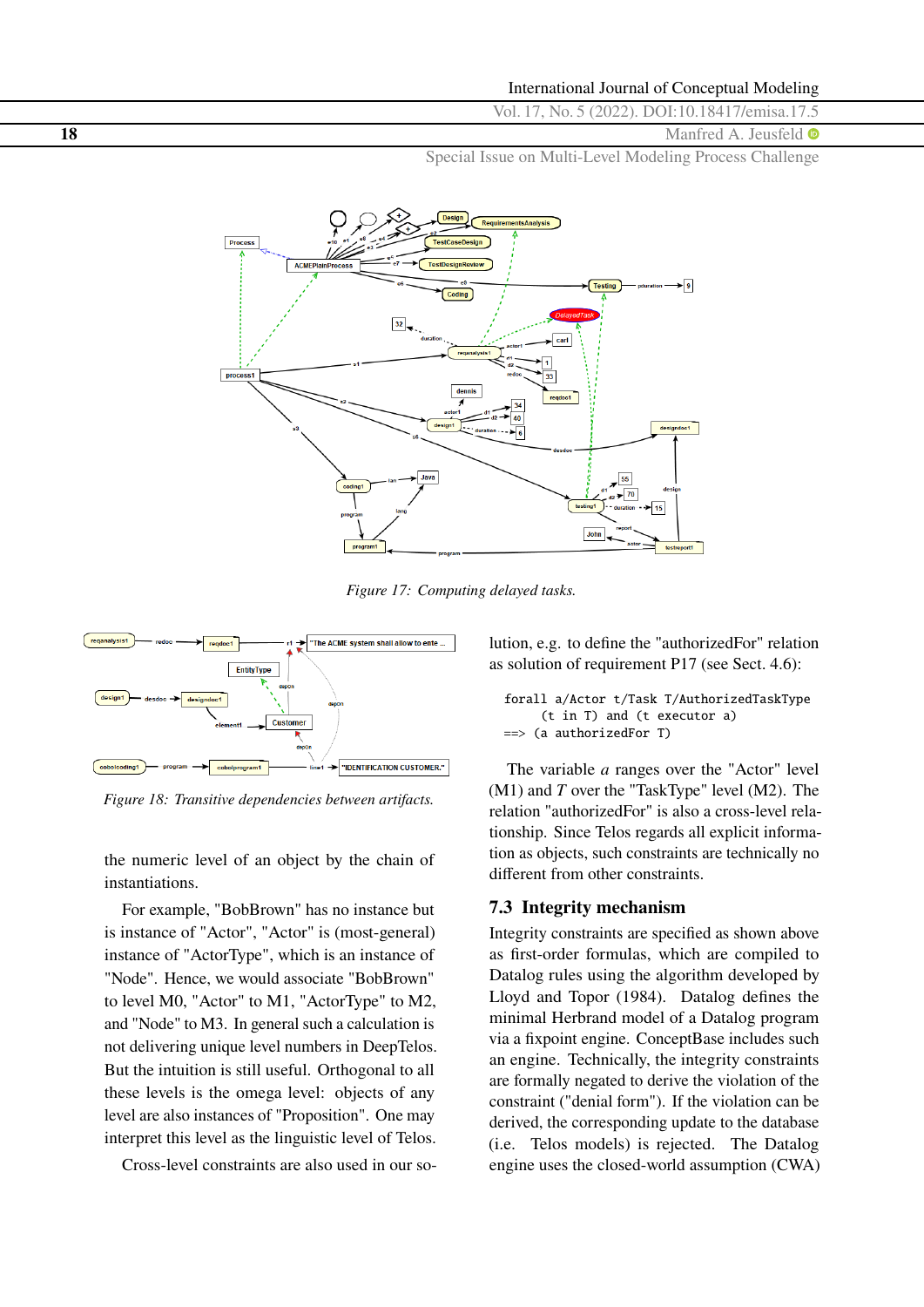Evaluating DeepTelos for ConceptBase - A Contribution to the Multi-level Process Challenge **19**

Special Issue on Multi-Level Modeling Process Challenge

for handling negated predicates. This yields a fast implementation but is not equivalent to classical negation. However, the advantage of the CWA is that it naturally computes the transitive closure of relations. Rules defining transitive closures play an important role in (software process) modeling, e.g. to realize traceability.

For example, dependencies between artifacts can be traced via a transitive closure. In this solution we also used queries to formulate constraints, see "CriticalBut-NotValidatedM0/M1" in Sect. 2. Queries cannot be violated but can be used to return violators as their answer. This is in many cases the preferred way in ConceptBase to define constraints. It allows working with incomplete models that technically violate some constraints while being completed. A formal integrity constraint would forbid such models. A query can be called at any time and the modeler can then change the models to reduce the number of violators.

Cardinality constraints are defined via the "necessary", "single" categories (compare Fig. [14\)](#page-15-0). The constraints are maintained by ConceptBase. A violation leads to the rollback of the model update that first introduced the violation. Cardinality constraints can be formulated at any abstraction level since ConceptBase represents all explicit model elements as objects. For example, classes and metaclasses are all objects (instances of "Proposition").

# **7.4 Abstraction**

The solution is organized in modules. The upperlevel modules have more abstract definitions than the lower level models. For example, the "DeepTelos" module defines the DeepTelos constructs. They can be used in any multi-level modeling project (e.g. the "CarExample"). The "DeepTelos" module is a highly re-usable and not domaindependent. The "ProcessModels" module contains the definition of processes (tasks, actors, artifacts, etc.). This can be re-used to the extent to which this conceptualization of processes is deemed generic enough. In our solution, we integrated an existing BPMN meta model into this module to save modeling time.

In the original BPMN meta model, a Petri net like semantics was inherited by the BPMN meta model: tasks could be triggered and that led to a token flow to the next task. We used an active rule (ECA) to implement the token flow semantics. However, this is disabled in this solution because the processes of the challenge have more of a "colored Petri net" semantics. The task instances (M1) could be produced by triggering an active rule that realizes the semantics of the corresponding task type (setting dates, input/output artifacts, executor, ...). Since this cannot be automated due to missing data, we abstained from realizing such dynamic semantics. Still, the "ProcessModels" module is abstract enough to be reused for other process modeling domains. The module "CodingProcess" defines the ACME process example. This is apparently not very reusable in other domains since it is a toy example.

### **7.5 Deep characterization**

Consider as example the two levels (Task IN Task-Type). The two levels are closely related via the DeepTelos rules. In particular each instance of "TaskType" becomes a subclass of "Task". As mentioned earlier, DeepTelos replaces potencies by most-general instances. So, a property such as "duration" is defined at the object "Task", not "TaskType". One could see the pair "Task+TaskType" as a single abstract entity. Then, the attribute "duration" is indeed defined at an abstract level and characterizes objects at the UMLish M0 level.

Another aspect of deep characterization are the multi-level rules used in this solution. They range over three or more instantiation levels and are partially evaluated to sets of rules ranging over just two levels. For example, the "necessary" construct defined the "1..\*" multiplicity by a single formula. It characterizes all uses of the necessary construct.

Note that DeepTelos itself is defined by multilevel rules. A multi-level rule is a rule whose labels and variables refer to objects of more than two abstraction levels. For example, in "mrule1" the label "Proposition" refers to an object at the omega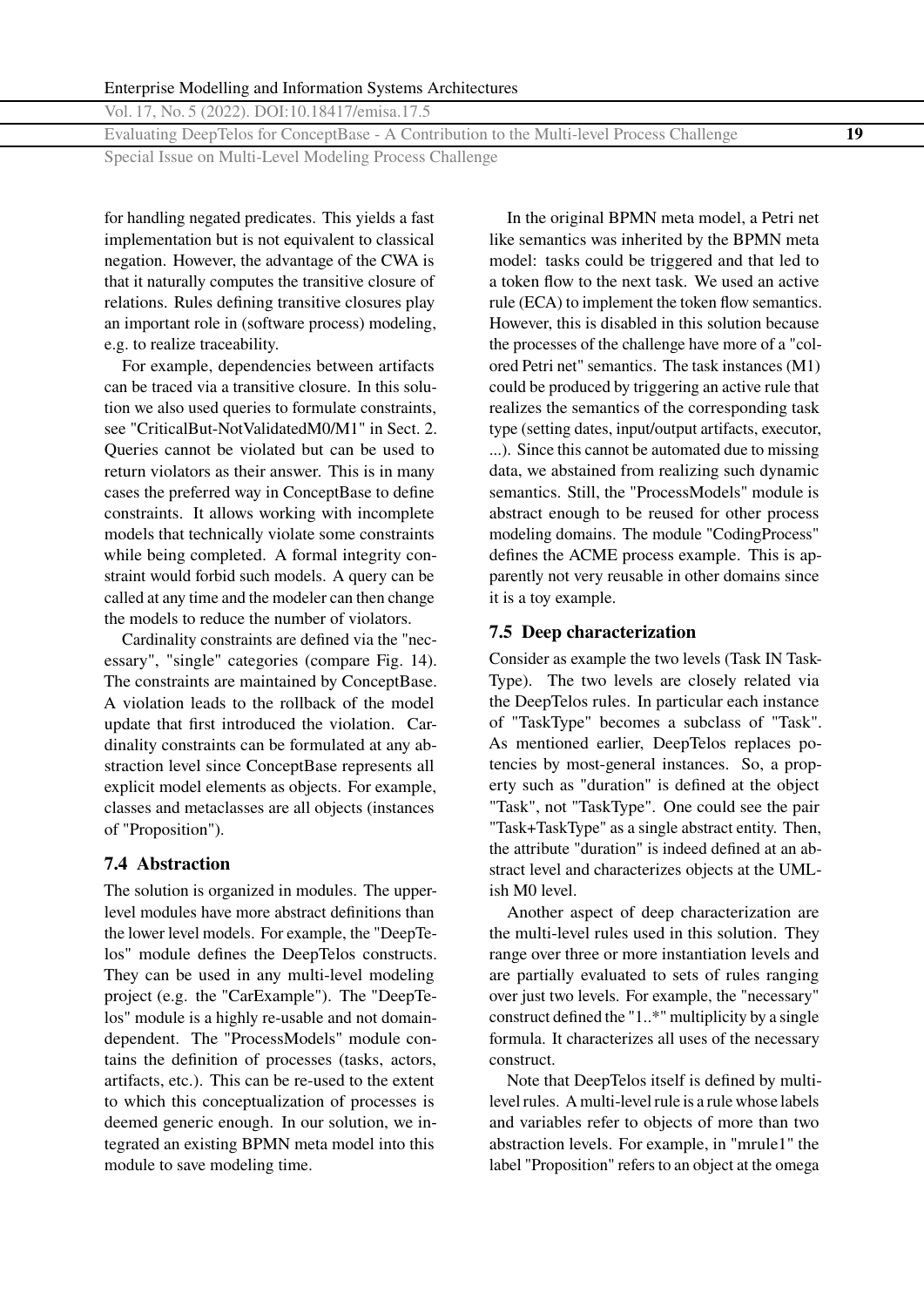International Journal of Conceptual Modeling

Vol. 17, No. 5 (2022). DOI[:10.18417/emisa.17.5](http://dx.doi.org/10.18417/emisa.17.5)

**20** Manfred A. Jeusfeld  $\bullet$ 

Special Issue on Multi-Level Modeling Process Challenge

level. The variable "c" refers to an instance of "Proposition", and the variable "x" to an instance of "c". Hence, this rule refers to objects at three abstraction levels. Multi-level rules are partially evaluated by ConceptBase into a set of equivalent two-level rules. The main reason for this partial evaluation is the efficiency of rule evaluation. Another benefit is the ability to extract the specific set of two-level rules that govern a given multilevel model. This may support the mapping of multi-level models into a set of two-level models. This is however not yet supported by our system.

# **7.6 Reuse**

This aspect was already discussed in the previous paragraphs. The reuse is supported by the module structure. The source code of the modules (Telos sources) is shared at [http://conceptbase.cc/](http://conceptbase.cc/emisaj2021challenge/SOURCES) [emisaj2021challenge/SOURCES.](http://conceptbase.cc/emisaj2021challenge/SOURCES)

A module source can be directly inserted into a ConceptBase database and then be used. The sources are compiled to a set of facts/objects plus a set of (executable) rules. One can regard them as logical theories. Like with logical theories, one can combine them provided that integrity constraints are satisfied by the combination. In the case of this challenge, we also reused existing Telos sources (BPMN) and integrated them into the DeepTelos concepts. The formalization of BPMN in Telos was done prior to this challenge and included a mapping to Petri nets including their semantics (firing enabled transitions). This semantics is thus also inherited in our solution, i.e. one can evaluate the BPMN process models in our solution by firing "enabled" tasks.

# **7.7 Semantics**

ConceptBase uses a Datalog-neg engine to evaluate rules and constraints. The axioms for the basic constructs for specialization (c isA d), attribution/relations  $(x \, m \, y)$ , and instantiation  $(x \, m \, y)$ in c) are also expressed as rules and constraints. The semantics of a model in ConceptBase is the minimal fixpoint interpretation (=extension) for the logical predicates occurring in rules and constraints, as computed by the Datalog engine. The

DeepTelos rules "mrule1" to "mrule5" (Sect. [2.2\)](#page-3-0) are subject to the Datalog engine as well, deriving particular solutions to the DeepTelos specialization (c ISA d) and the Telos instantiation predicate (x in c). Domain-specific rules and constraints are treated in the same way as any rule or constraint in ConceptBase. For example, there are rules for the predicate (a authorizedFor t). The extension specifies which actor is authorized for which task, which is evaluated at the M0 level (here: process traces). The extension is computed by ConceptBase.

The Telos specialization relationship (c isA d) is axiomatized by Jeusfeld [\(2005\)](#page-23-0). One of the axioms realizes the Nixon diamond pattern for attributes and relations: for any combination of an object *x* and a class attribute/relation label *m*, the class *c* that defines the most specific *m* is unique. This axiomatization supports *s*ubstitutability: wherever an instance of the superclass *d* is allowed, an instance of the subclass is also allowed. Note however that Telos does not support class methods. Substitutability is limited to rules, constraints, and queries. The DeepTelos specialization (c ISA d) shall behave like the Telos specialization, though we did not yet transcribe all axioms for (c isA d) to (c ISA d). The only reason to introduce the DeepTelos specialization is an implementation limitation for the Telos specialization in Concept-Base: it does not support user-defined rules for the Telos specialization predicate.

# **7.8 Incremental updates**

ConceptBase supports incremental updates at any instantiation level at any time. The Telos axioms as implemented by ConceptBase (Jeusfeld [2009\)](#page-23-0) assign at least the builtin class "Proposition" to any object. Hence, any object does have at least the class "Proposition" and can use the features of "Proposition" to assign attributes, relations, sub/superclasses, and classes/instances at any time. In fact, one could start to define objects at the UML M0 level first and attach its M1-level classes subsequently. Similarly, the M2-level of M1-level objects could be defined when the M1-level objects are already defined (as instances of Proposition).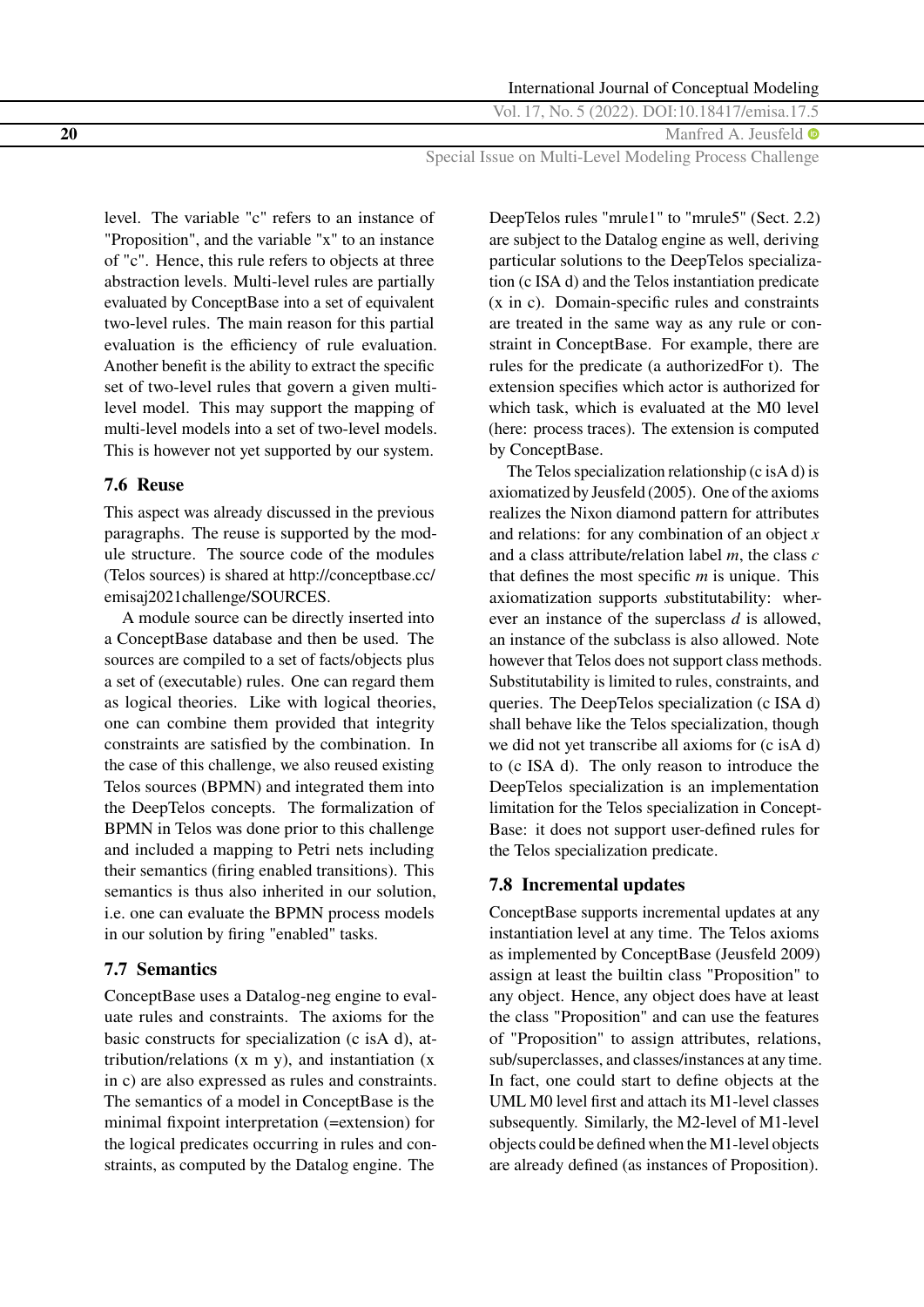Vol. 17, No. 5 (2022). DOI[:10.18417/emisa.17.5](http://dx.doi.org/10.18417/emisa.17.5)

Evaluating DeepTelos for ConceptBase - A Contribution to the Multi-level Process Challenge **21**

Special Issue on Multi-Level Modeling Process Challenge

In practice, the modeling of the different abstraction levels usually starts with the more abstract levels. But, the more abstract levels can be extended and modified as long as the builtin axioms and user-defined integrity constraints are satisfied. Rules, constraints and queries can also be defined at any time. They can be deleted as well or be replaced by revisions at any time.

# **7.9 Lessons learned**

One challenge with using ConceptBase was that recursive rules needed to be evaluated while an update to a model was processed. ConceptBase originally disabled "tabling" (caching the extension of derived predicates) of the Datalog-engine during updates. That could lead to infinite loops since tabling is essential to avoid infinite loops for recursive predicates. We addressed this loophole by temporarily re-activating tabling during updates. Another lesson learned was that the formula compiler of ConceptBase ignored the specialization facts derived by DeepTelos to check the typing of predicates. This forced us initially to some awkward definitions for some queries and redundant specialization facts. This weakness has been removed.

Finally, the more most-general instances are defined, the more rules and constraints are generated by the partial evaluator. Hence, it may be more efficient not to partially evaluate the DeepTelos rules for very large models.

#### **7.10 Further aspects**

The partial evaluator generated about 150 twolevel rules from the 6 multi-level rules. The number of generated rules depends on the number of instances and sub-classes associated to objects matching the predicate (m IN c). Still, one could use the two-level rules instead of the DeepTelos rules to carve out sub-sets of the modules, e.g. just the CodingProcess plus its sub-module.

Some additional features were added to the process model, in particular to check delayed tasks. This showcases the ability of ConceptBase to evaluate arithmetic and function expressions.

ConceptBase was originally developed as design repository for data-intensive applications, project DAIDA (Jarke [1993\)](#page-23-0). The metameta model of the design repository had the concepts "DesignDecision" (="Task"), "DesignObject" (="Artifact"), and "DesignTool" (roughly "Actor"). It did also feature all abstraction levels used in the challenge. The main drawback was the missing multi-level modeling aspect. This led to many instantiations of the produces/uses relations, while in our solution, we only need to define it for "TaskType" and "Task". The DAIDA project also pioneered the fine-grain traceability of requirements to code lines. An updated version of this feature is available from Jeusfeld [\(2009,](#page-23-0) pp. 160ff).

# **8 Comparison to MULTI 2019 challenge solutions**

The multi-level process challenge was first published for the MULTI 2019 workshop [\(https://www.wi-inf.uni-duisburg-essen.de/](https://www.wi-inf.uni-duisburg-essen.de/MULTI2019/) [MULTI2019/\)](https://www.wi-inf.uni-duisburg-essen.de/MULTI2019/), where it attracted three solutions using different multi-level modeling tools. In this section, we discuss these competing solutions and highlight the main differences to the solution with DeepTelos.

Somogyi et al. [\(2019\)](#page-24-0) presented a solution for the process challenge based on the DMLA system. DMLA features as main construct step-wise refinement of class attributes, which is kind of a combination of instantiation (when some attribute slot is getting a value) and specialization (when slots are cloned to the refined class). DMLA is level-agnostic like DeepTelos. DeepTelos however does clearly differentiate instantiation from specialization. Both approaches support crosslevel relations (i.e. between classes at different abstraction levels). DMLA checks conformance of objects to the class level by its Bootstrap engine (an abstract state engine). DeepTelos relies on integrity constraints expressed in a first-order logic syntax to perform this function.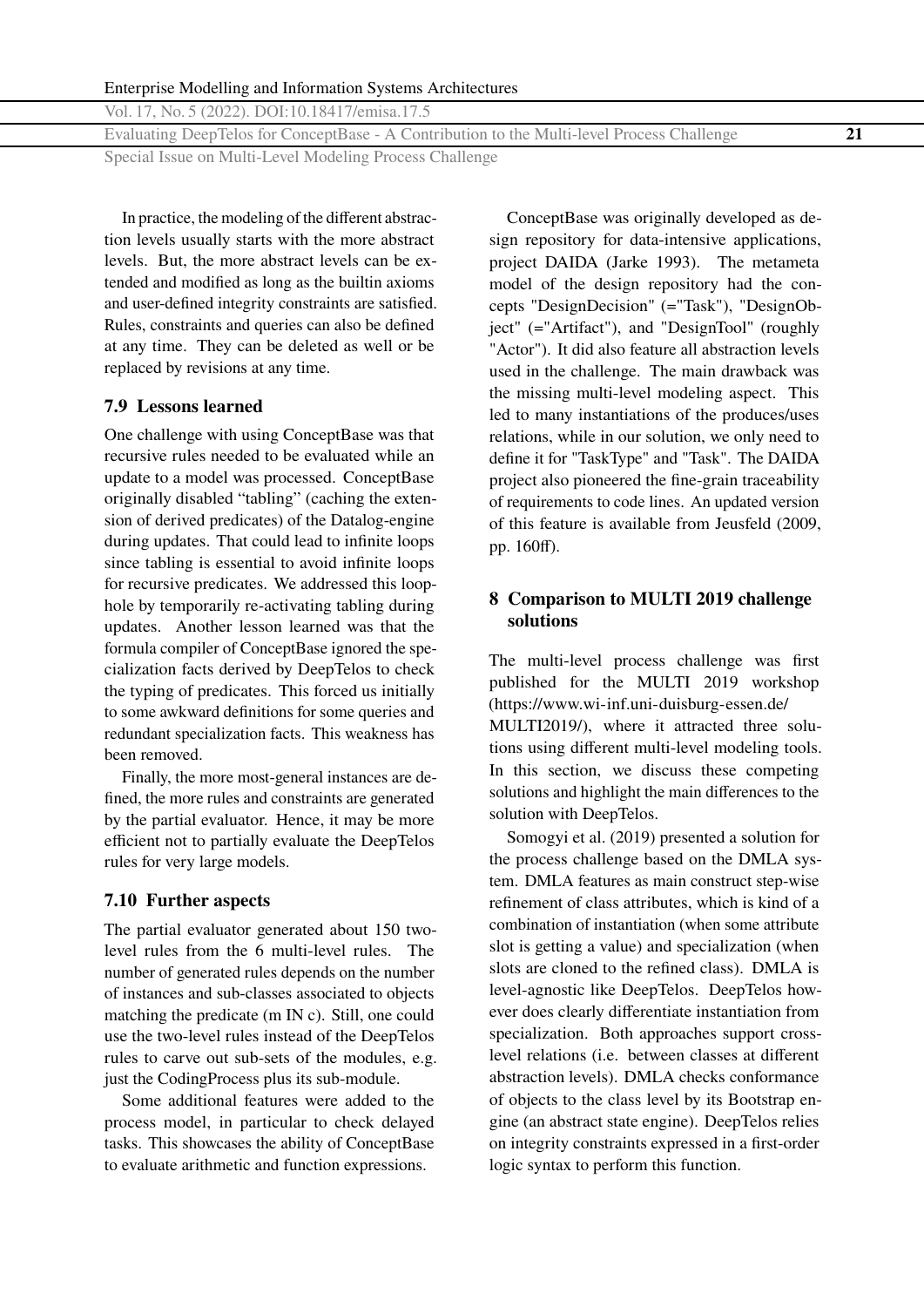**22** Manfred A. Jeusfeld  $\bullet$ 

Special Issue on Multi-Level Modeling Process Challenge

Rodriguez and Macias [\(2019\)](#page-24-0) present a solution to the challenge with the MultEcore system. Mult-Ecore has explicit levels with three-fold potencies for attributes. Cross-level relations are realized by so-called META blocks. Objects may have a secondary type, which can be used to attach attributes applicable to objects of multiple abstraction levels. MultEcore appears to require a certain amount of duplication of attributes. An important advantage of MultEcore is its embedding into the Eclipse Modeling Framework (EMF). Hence, MultEcore is de facto a multi-level extension to the Eclipse modeling ecosystem. DeepTelos allows multiple classification (one object may have any number of classes) and multiple generalization (on class can have several superclasses), which was used to address the challenges of relating objects from different abstraction levels and to assign attributes to objects at any abstraction level (e.g. the creation time of an object).

Frank [\(2019\)](#page-23-0) presents another level-based solution to the challenge using the FMMLx system. FMMLx is based on the XModeler tool, which realizes the XCore meta model. XModeler has an expressive constraint language extending the object-constraint language (OCL). By this, FMMLX can not only formalize the semantics of the multi-level constructs but can also evaluate method specifications for objects. In contrast to DeepTelos, FMMLx realizes single classification (an object can only have one direct class) and also single generalization. Telos as implemented by ConceptBase offers recursive function definitions to computes the values of certain numeric attributes, e.g. the duration of tasks in a process trace. While FMMLX is conceptually close to object-oriented programming languages, DeepTelos follow more the knowledge representation/database tradition.

This paper is an extension to the MULTI 2019 challenge solution with DeepTelos (Jeusfeld [2019\)](#page-23-0). The main technical difference is that the new solution now utilizes enumeration classes to avoid a certain redundancy of the MULTI 2019 with respect to the "executortype" feature (requirements P4 to P6 of the challenge). Furthermore, the

new challenge asks for a solution to add a feature "lastupdate" to objects at any abstraction level. This was rather easily solved since Telos as implemented by ConceptBase assigns a transaction time to any explicit fact stored in the database.

### **9 Critical reflections**

The process modeling challenge is rather demanding for multi-level conceptual modeling because processes are dynamic and their semantics are not as straightforward as the semantics of static data models. The execution of process models leads to artifacts such as instances of tasks. If the process model is about creating software engineering models, then the instances of tasks are associated to models. Thus, the challenge breaks the strict stratification of modeling levels familiar within the UML context. This complication turned out not to be an issue with DeepTelos because the underlying Telos language is level-agnostic. Any notion of level has to be explicitly defined. No axiom in Telos forbids to associate a metaclass to a class, or to an individual object.

Another strength of DeepTelos is the ability to use the rule/constraint/query language to *define the semantics of constructs* and to *analyze multilevel models*. For example, the traceability of model elements discussed in Sect. [6](#page-16-0) is defined by simple deductive rules realizing the transitive closure of base relations.

DeepTelos defines rules to derive specializations from powertype-relations ("most-general instances"). This appears elegant at first sight but is also *computationally demanding*. In Concept-Base, a partial evaluation mechanism is employed to compile the rules to a set of simpler rules that are most efficient to evaluate. However, this mechanism reaches its limitation when many rules are generated by the compiler. So, while the requirements of the process modeling challenge were met, the solution with ConceptBase is not satisfactory in terms of efficiency. A large number of rules implies complex computations for large models.

Another suboptimal aspect is that DeepTelos does not drastically reduce *accidental complexity*. In DeepTelos (and other powertype-based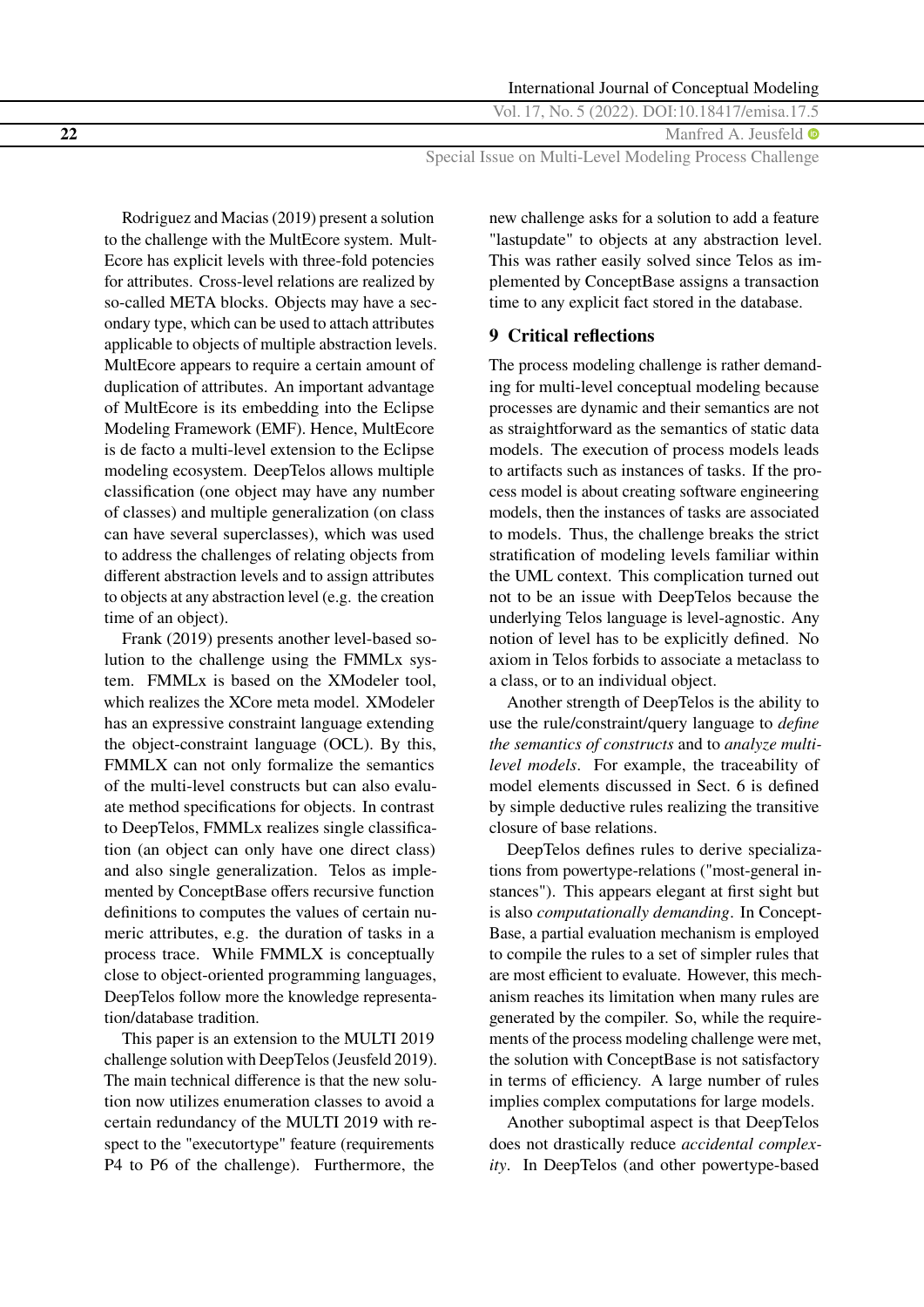<span id="page-22-0"></span>Evaluating DeepTelos for ConceptBase - A Contribution to the Multi-level Process Challenge **23**

Special Issue on Multi-Level Modeling Process Challenge

approaches), the numeric levels of classes, attributes and relations are replaced by additional classes in the model (e.g. Task vs. TaskType, Agent vs. AgentType, etc.). In some cases, the relations at the metaclass level needed to be duplicated one level below, including powertype relations between the relations themselves. This should be hidden in more expressive constructs. This paper introduced one such construct, the enumeration class. It allows lifting individual objects to the class level as a generalization of singleton classes. It may indeed be useful to investigate more such constructs. If it is true that level-based approaches better reduce the accidental complexity, then we should investigate whether their constructs can be mapped to powertype-based models. Approaches like DeepTelos that are based on logic are supposedly more elegant in querying large models.

During the development of the solution, some weaknesses of the multi-level partial evaluator of ConceptBase became apparent. While Concept-Base allows changing objects at any abstraction level at any time (including deleting them), this has put the partial evaluator to its limits. It maintains a dependency graph between code that is generated from the formulas to maintain the executable rules. This graph can become cyclic and then becomes prone to let the evaluator run into a loop. This can be avoided by defining the most-general instance relations at the beginning and then not change them afterwards. Still, it was an unpleasant experience. The partial evaluator is also a bit time consuming. It can take a few seconds to compile all modules. Once compiled, the execution is relatively fast on small models.

Different to Datalog, arithmetic functions are supported by ConceptBase. In general, functions can generate new tokens (numbers) and thus compromise the guarantee that Datalog rules are safe, i.e. their extensions can be computed in finite time. In the process modeling challenge, some arithmetic functions had to be introduced, e.g. to compute the actual duration of a task execution. So, in general the DeepTelos solution of the process could be unsafe. A manual inspection is

needed to check that the arithmetic functions do not cause any harm.

An interesting exercise was to revisit our old software process data model (see Fig. [3\)](#page-6-0) and reformulate it as a multi-level model. In fact, we did not fully realize back in 1990 that the constructs at the highest abstraction level needed to be instantiated two levels below. The multi-level variant easily solves this shortcoming.

The module facility of ConceptBase was very useful to prepare the solution to this challenge. It allowed separating the definition of DeepTelos from the definitions of the example process modeling languages and their instances. Just by placing a multi-level model under the module for DeepTelos, all its axioms become applicable.

### **10 Conclusions**

We provided a solution for the process modeling challenge. All requirements were met. We also provided an example process execution to highlight how the ACME process can be traced and monitored.

The solution does have some elegance to it, e.g. directly using the terms actor, actor types etc. in the solution. We remain unconvinced that we saved a lot of coding via the DeepTelos multilevel modeling approach. The advantage seems to be more in reuse rather than avoiding accidental complexity. This statement applies to comparison of DeepTelos vs. Telos, not to DeepTelos vs. a set of equivalent two-level models. For example, it was easy to embed an existing BPMN core meta model into the constructs of this challenge by using standard specialization.

A key advantage of ConceptBase was that it naturally supports any number of instantiation levels. Another advantage is that the object "Proposition" is fully accessible to users of ConceptBase to add new abstract constructs extending the attribution, instantiation and specialization constructs.

#### **10.1 Access to the source code**

The source code of our solution together with numerous examples and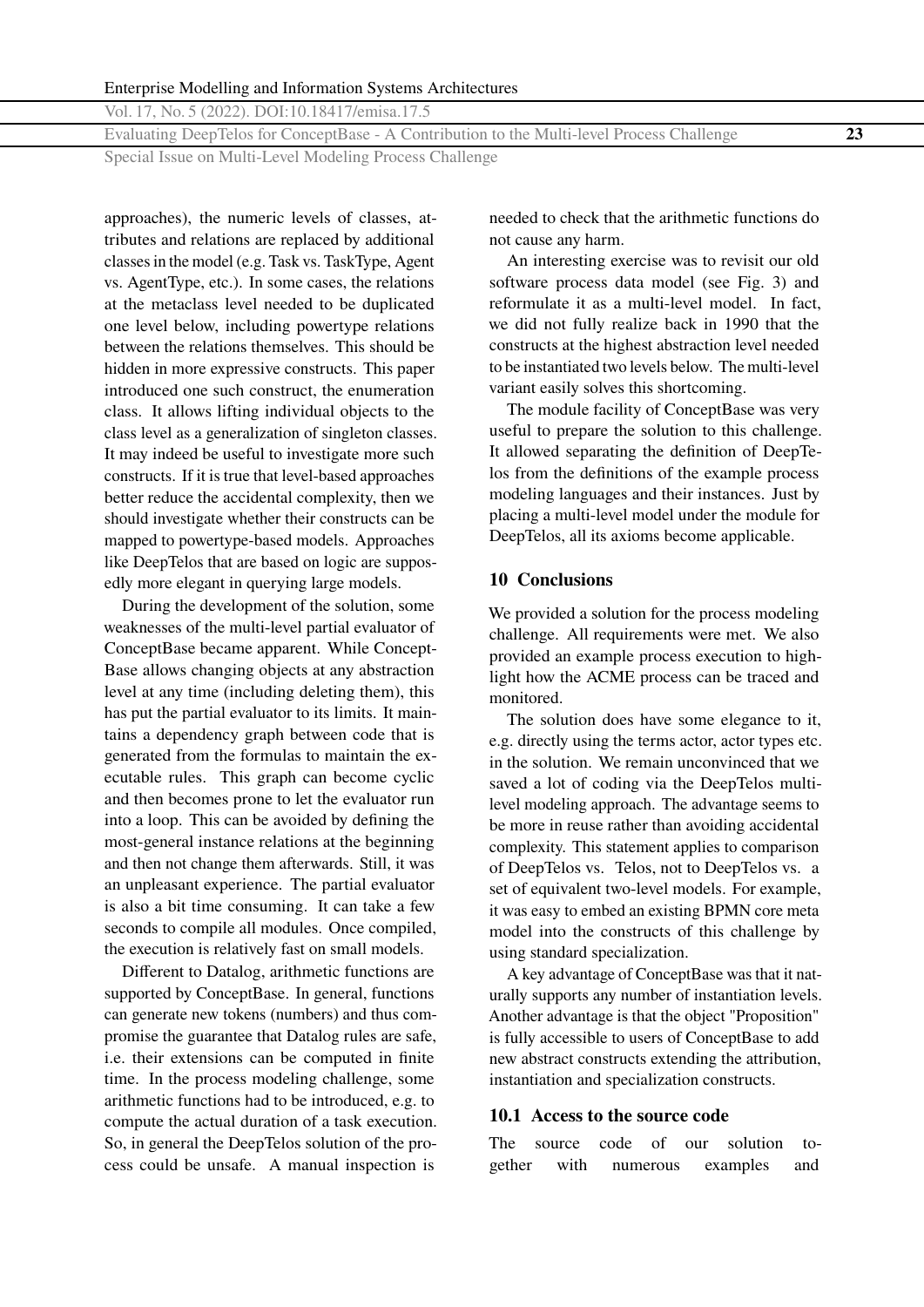International Journal of Conceptual Modeling

Vol. 17, No. 5 (2022). DOI[:10.18417/emisa.17.5](http://dx.doi.org/10.18417/emisa.17.5)

<span id="page-23-0"></span>**24** Manfred A. Jeusfeld  $\bullet$ 

Special Issue on Multi-Level Modeling Process Challenge

further documentation is available at [http://conceptbase.cc/emisaj2021challenge.](http://conceptbase.cc/emisaj2021challenge)

See sub-directory SOURCES for the complete source code of all modules listed in Fig. [4.](#page-6-0) All model diagrams in this paper are created by the ConceptBase graph editor and are also made available as graph files from the web page. Graph files are self-contained views of models stored in ConceptBase.

# **References**

Atkinson C., Gutheil M., Kennel B. (2009) A Flexible Infrastructure for Multilevel Language Engineering. In: IEEE Trans. Software Eng. 35(6), pp. 742–755

Atkinson C., Kühne T. (2001) The Essence of Multilevel Metamodeling. In: UML 2001 - The Unified Modeling Language, Modeling Languages, Concepts, and Tools, 4th International Conference, Toronto, Canada, October 1-5, 2001, pp. 19–33

Atkinson C., Kühne T. (2008) Reducing accidental complexity in domain models. In: Softw. Syst. Model. 7(3), pp. 345–359

Ceri S., Gottlob G., Tanca L. (1989) What you Always Wanted to Know About Datalog (And Never Dared to Ask). In: IEEE Trans. Knowl. Data Eng. 1(1), pp. 146–166

Fonseca C. M., Almeida J. P. A., Guizzardi G., de Carvalho V. A. (2018) Multi-level Conceptual Modeling: From a Formal Theory to a Well-Founded Language. In: 37th International Conf. Conceptual Modeling, ER 2018, Xi'an, China, October 22-25, 2018. Springer, pp. 409–423

Frank U. (2014) Multilevel Modeling - Toward a New Paradigm of Conceptual Modeling and Information Systems Design. In: Business & Information Systems Engineering 6(6), pp. 319–337

Frank U. (2019) The MULTI 2019 Process Challenge - A Solution based on the FMMLx. Presentation at MULTI 2019

Gonzalez-Perez C., Henderson-Sellers B. (2006) A powertype-based metamodelling framework. In: Softw. Syst. Model. 5(1), pp. 72–90

Jarke M. (ed.) Database Application Engineering with DAIDA. Research Reports ESPRIT. Springer

Jarke M., Gallersdörfer R., Jeusfeld M. A., Staudt M., Eherer S. (1995) ConceptBase - A Deductive Object Base for Meta Data Management. In: J. Intell. Inf. Syst. 4(2), pp. 167–192

Jarke M., Jeusfeld M. A., Rose T. (1990) A software process data model for knowledge engineering in information systems. In: Inf. Syst. 15(1), pp. 85–116

Jeusfeld M. A. (2005) Complete List of O-Telos Axioms. Online: [http://merkur.informatik.rwth](http://merkur.informatik.rwth-aachen.de/pub/bscw.cgi/d1228997/O-Telos-Axioms.pdf)aachen.de/pub/bscw.cgi/d1228997/O-Telos-[Axioms.pdf](http://merkur.informatik.rwth-aachen.de/pub/bscw.cgi/d1228997/O-Telos-Axioms.pdf)

Jeusfeld M. A. (2009) Metamodeling and method engineering with ConceptBase. In: Jeusfeld M. A., Jarke M., Mylopoulos J. (eds.) Metamodeling for Method Engineering. MIT Press, pp. 89–168

Jeusfeld M. A. (2011) A Deductive View on Process-Data Diagrams. In: 4th IFIP WG 8.1 Working Conf. on Method Engineering, Paris, France, April 20-22, 2011, pp. 123–137

Jeusfeld M. A. (2019) DeepTelos for ConceptBase: A Contribution to the MULTI Process Challenge. In: 22nd ACM/IEEE MODELS Conf., Companion, Munich, Germany, September 15-20, 2019. IEEE, pp. 66–77

Jeusfeld M. A. (2022) ConceptBase.cc User Manual - Version 8.2. Last Access: [http://conceptbase.](http://conceptbase.sourceforge.net/userManual82/CB-Manual.pdf) [sourceforge.net/userManual82/CB-Manual.pdf](http://conceptbase.sourceforge.net/userManual82/CB-Manual.pdf)

Jeusfeld M. A., Almeida J. P. A., Carvalho V. A., Fonseca C. M., Neumayr B. (2020) Deductive reconstruction of MLT<sup>\*</sup> for multi-level modeling. In: ACM/IEEE 23rd MODELS Conf., Canada, 18-23 October, 2020, Companion Proceedings, 83:1–83:10

Jeusfeld M. A., Neumayr B. (2016) DeepTelos: Multi-level Modeling with Most General Instances. In: Conceptual Modeling - 35th International Conference, ER 2016, Gifu, Japan, November 14-17, 2016, pp. 198–211